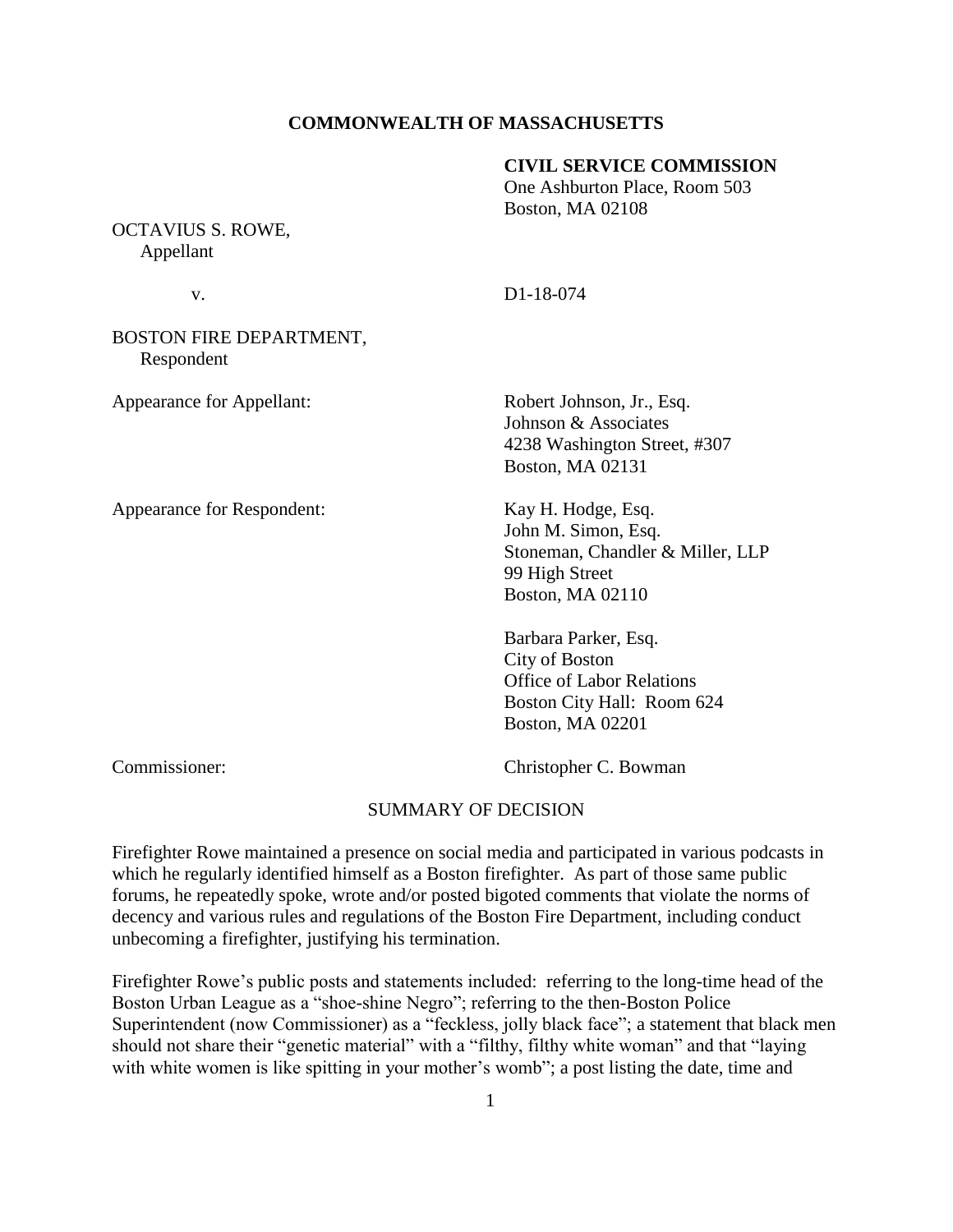location (including the name of the school and a map) where Firefighter Rowe objects to young boys and girls holding hands with members of the same sex; multiple references to gay men as "homophiles"; a reference to so-called "homophiles" seeking to "normalize homophilia particularly among children in order to GAIN and EASE sexual access to them"; references to lesbians as "lez-beasts"; a reply to a person online stating: "You're QUEER. You're not significant enough for me to troll"; another online reply stating: "Why haven't any homophiles been killed by Police?"; a picture of Firefighter Rowe, with a clenched fist, wearing a t-shirt with a stick figure with Pan-African colors kicking in the groin a stick figure with LGBTQ colors; a reference to the head of the Boston Chapter of Black Lives Matter, a Boston resident, as a person with: "Homophile/Trans/Femm Interests"; a reference to Black Lives Matter as "HOMOPHILES LIVES MATTER"; a reference to the leaders of Black Lives Matter as "slowwitted, uniformed agents of sexuality confusion/cooning" who "cannot have access to our children."; a reference to a black entertainer as a "COM-PLETE bitch"; and a reference to "SmallHats (So-called Jews)".

In addition to violating the norms of decency, these bigoted comments adversely affected the public interest by undermining the Boston Fire Department's ability to serve *all* residents of of Boston, regardless of their race, religion or sexual orientation. Keeping Mr. Rowe as a Boston firefighter would force Boston residents to allow a bigot into their homes in order to receive emergency services, an unacceptable outcome that is not consistent with the civil service law – or good conscience.

#### **DECISION**

 On May 2, 2018, the Appellant, Octavius Rowe (Firefighter Rowe), pursuant to G.L. c. 31, § 43, filed a timely appeal with the Civil Service Commission (Commission), contesting the decision of the Appointing Authority, the Boston Fire Department (BFD), to terminate him as a firefighter. On June 26, 2018, I held a pre-hearing conference at the office of the Commission. A full hearing was held over five (5) days between October 15, 2018 and November 6, 2018.<sup>1</sup> A stenographer produced the official record of the proceedings by agreement of the parties. The hearing was private and the witnesses were sequestered. Following the close of the hearing, proposed decisions were submitted by the parties on January 19, 2019 (Firefighter Rowe) and February 4, 2019 (BFD).

 $\overline{a}$ 

<sup>&</sup>lt;sup>1</sup> The Standard Adjudicatory Rules of Practice and Procedure, 801 CMR §§ 1.00 (formal rules) apply to adjudications before the Commission with Chapter 31 or any Commission rules taking precedence.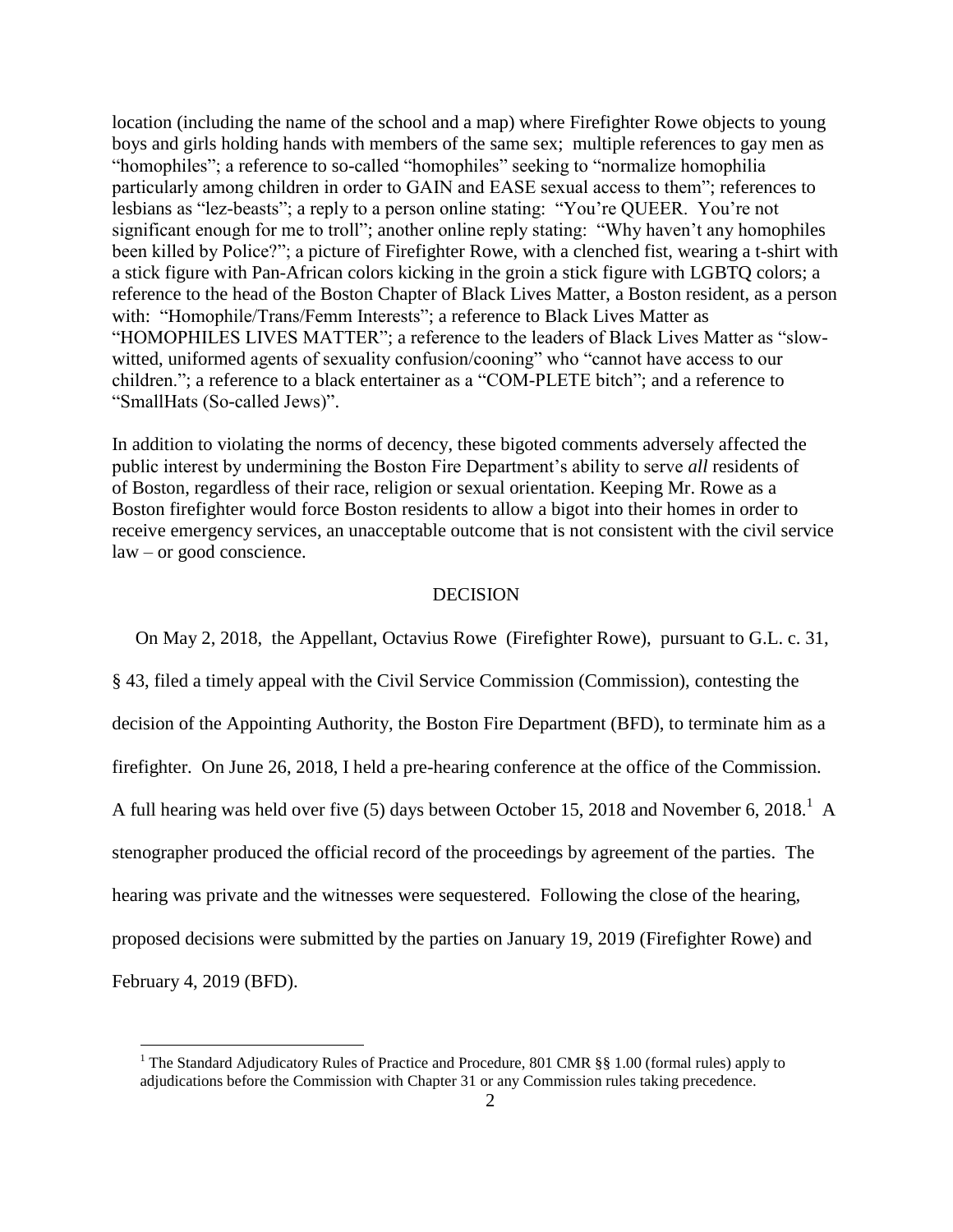## **FINDINGS OF FACT**

Eighty-six (86) exhibits were entered into evidence at the hearing (Respondent Exhibits 1-51

(R1-R51) and Appellant Exhibits 1-35 (A1-A35)) Based upon the documents admitted into

evidence, the stipulated facts, and the testimony of:

*Called by Firefighter Rowe:*

- Rayshawn Johnson, Fire Captain, BFD;
- Darrell Higginbottom, Fire Captain, BFD;
- Octavius Rowe, Appellant;

# *Called by the BFD:*

- Connie Wong, Deputy Commissioner, BFD;
- Eduardo Dominguez, Private Investigator;
- Scott Malone, Deputy Chief, BFD;
- Sean O'Brien, Fire Lieutenant, BFD:
- John Walsh, Chief of Operations, BFD;

I make the following findings of fact:

#### *Firefighter Rowe*

1. Firefighter Rowe is a black male who resides in Roxbury, Massachusetts. He attended

Boston Technical High School and graduated from Snowden International High School. He

attended St. Paul's College and was enrolled at UMass Boston for two (2) years. (Testimony

of Rowe)

- 2. Prior to his service as a firefighter, Firefighter Rowe worked at the Comprehensive Health Center and the Shelburne Community Center in Boston. (Testimony of Rowe)
- 3. On October 31, 2002, Firefighter Rowe was appointed as a firefighter for the Boston Fire Department. (Stipulated Fact and Testimony of Rowe)
- 4. Since 2007, Firefighter Rowe has been assigned to Ladder 28, Engine 48 in Hyde Park. (Testimony of Rowe)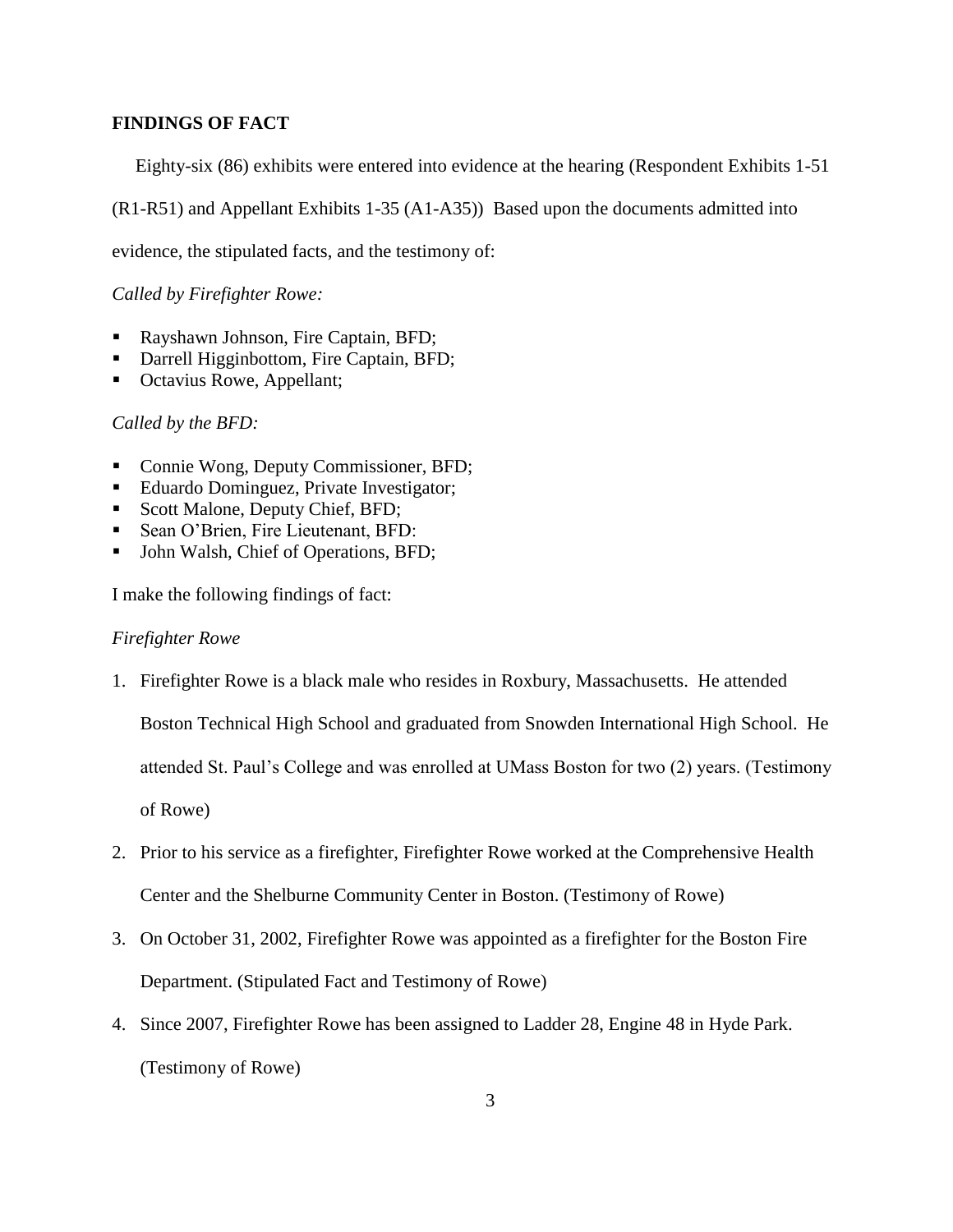- 5. Firefighter Rowe has been a long-time member (and Vice President) of the Boston Society of Vulcans (Vulcans), a non-profit organization of black and Latino firefighters that has advocated, among other things, for more diversity in BFD appointments and promotions. (Testimony of Rowe)
- 6. In 2015, Firefighter Rowe started "Know Thyself", a nine-week summer program for the "dextoxification of young black males". During a 2017 interview as part of a "podcast", Firefighter Rowe, talking about "Know Thyself", stated:

"So this is 2017 going into '18. So we started in 2015. This is our third iteration. We had to skip a summer or two as I was – I'm a Boston firefighter for people who may not know, and for a couple of summers I was studying for the lieutenant's exam." (emphasis added) (Exhibit R29 at 26)

- 7. For his Know Thyself program, Firefighter Rowe used two (2) different City of Boston facilities (Shelburne Community Center and Mildred Avenue Community Center). (Testimony of Wong)
- 8. Firefighter Rowe is also the founder of the ten (10)-member Boston chapter of the "Straight Black Pride Movement (SBPM)". (Testimony of Rowe)
- 9. A website for the "Know Thyself" program, under a photograph of Firefighter Rowe, states: "Founder and Lead Organizer; Octavius Salih Rowe; VP. Boston Society of Vulcans; Chairman, Straight Black Pride - Boston". (emphasis added) (Exhibit R4A at 12)<sup>2</sup>

*Events Immediately Preceding BFD's Investigation of Firefighter Rowe*

 $\overline{a}$ 

<sup>&</sup>lt;sup>2</sup> Firefighter Rowe repeatedly identifies as a firefighter on the Internet as a Boston firefighter and/or Vice President of the Boston Society of the Vulcans, a position that identifies himself as a BFD member in many other occasions as well. (See Exhibits R4A at 118, 122; R24 at 42, 47; R27 at 2, 13, 16; see also Testimony of Dominguez: "I Google searched Mr. Rowe and came up with that he was a Boston firefighter.")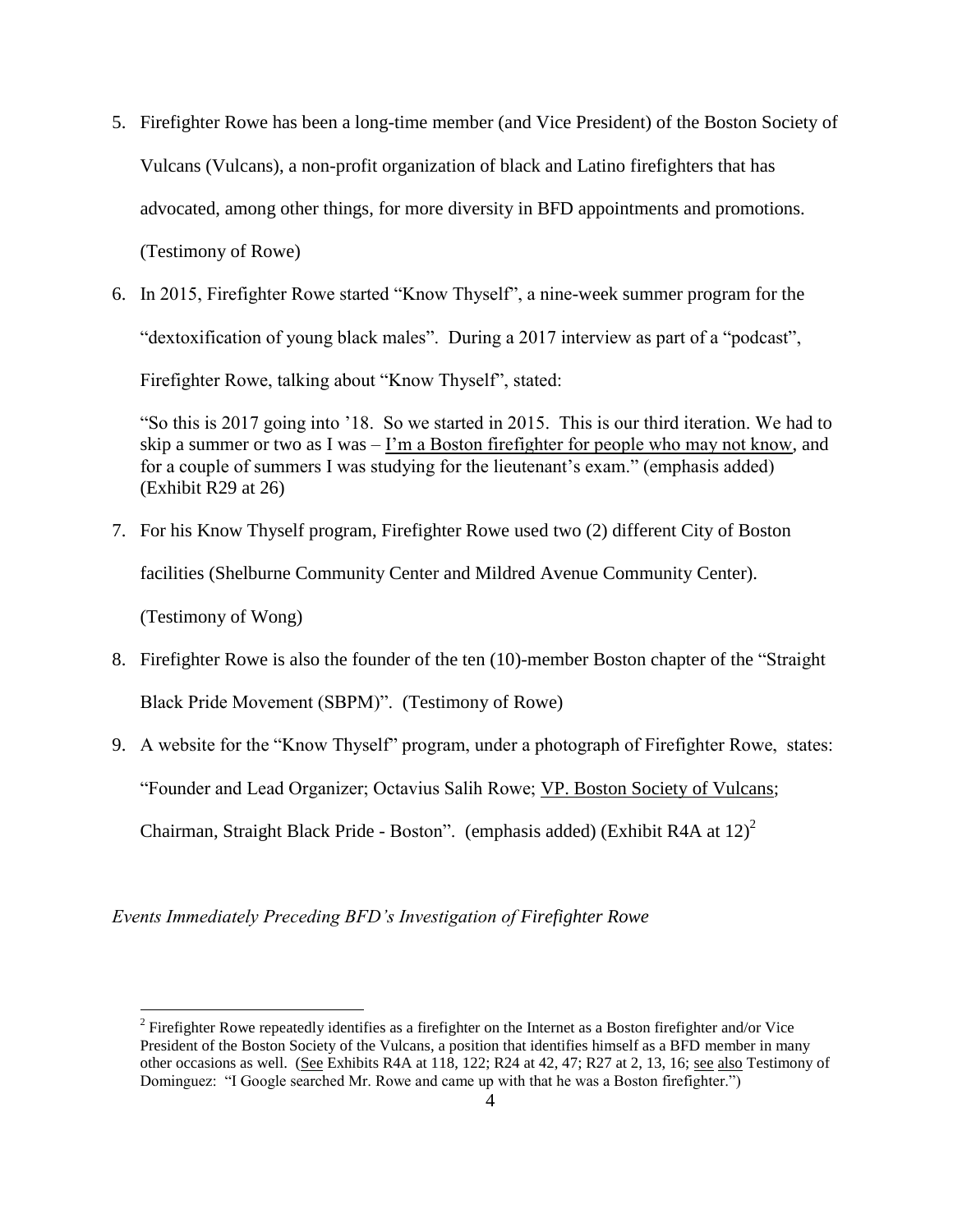- 10. In February 2017, the Vulcans, in conjunction with the Lawyers' Committee for Civil Rights and Economic Justice, sent a letter to the Boston Fire Commissioner, protesting the lack of hiring of minorities and women in the BFD. (Testimony of Rowe; Exhibit R11)
- 11. Also in February 2017, a citizen reported to the BFD that JC, a white Boston firefighter, had posted the following on his personal Facebook page:

"Rachel Maddow needs to [sic] fucked roughly in the ass by a MAN! …I'm about as sick of her as I am of Lizzy Warren ..and she needs to see the business end of a large strap on in the same fashion! ..They are both revolting." (Exhibits R20, R37; Testimony of Malone and Walsh)

- 12. As a result of that posting, the BFD charged JC with violating BFD rules related to: conducting unbecoming, conduct prejudicial to good order; abusive or threatening language and obscene, indecent or profane language. (Exhibit R37)
- 13. Firefighter JC resigned from his position before a disciplinary interview and a hearing could take place. The charges against JC remain pending should he ever seek to return to BFD employment. (Testimony of Malone and Walsh; Exhibit R37)
- 14. Fire Lieutenant Sean O'Brien has been employed by the BFD for sixteen (16) years. Lt. O'Brien was appointed as a firefighter by the BFD in 2003 after he and four (4) other white candidates filed a claim of reverse discrimination in federal court, effectively challenging a then-existing federal consent decree that created minority hiring preferences. (Testimony of O'Brien)
- 15. In July 2017, Lt. O'Brien received a photograph on his phone of Firefighter Rowe wearing a sweatshirt with the word "Caucasians" written across the front and a white cartoon face with blond hair and a dollar sign in place of a feather. (Testimony of O'Brien) The picture was a take-off on the Cleveland Indians baseball club's cartoon logo.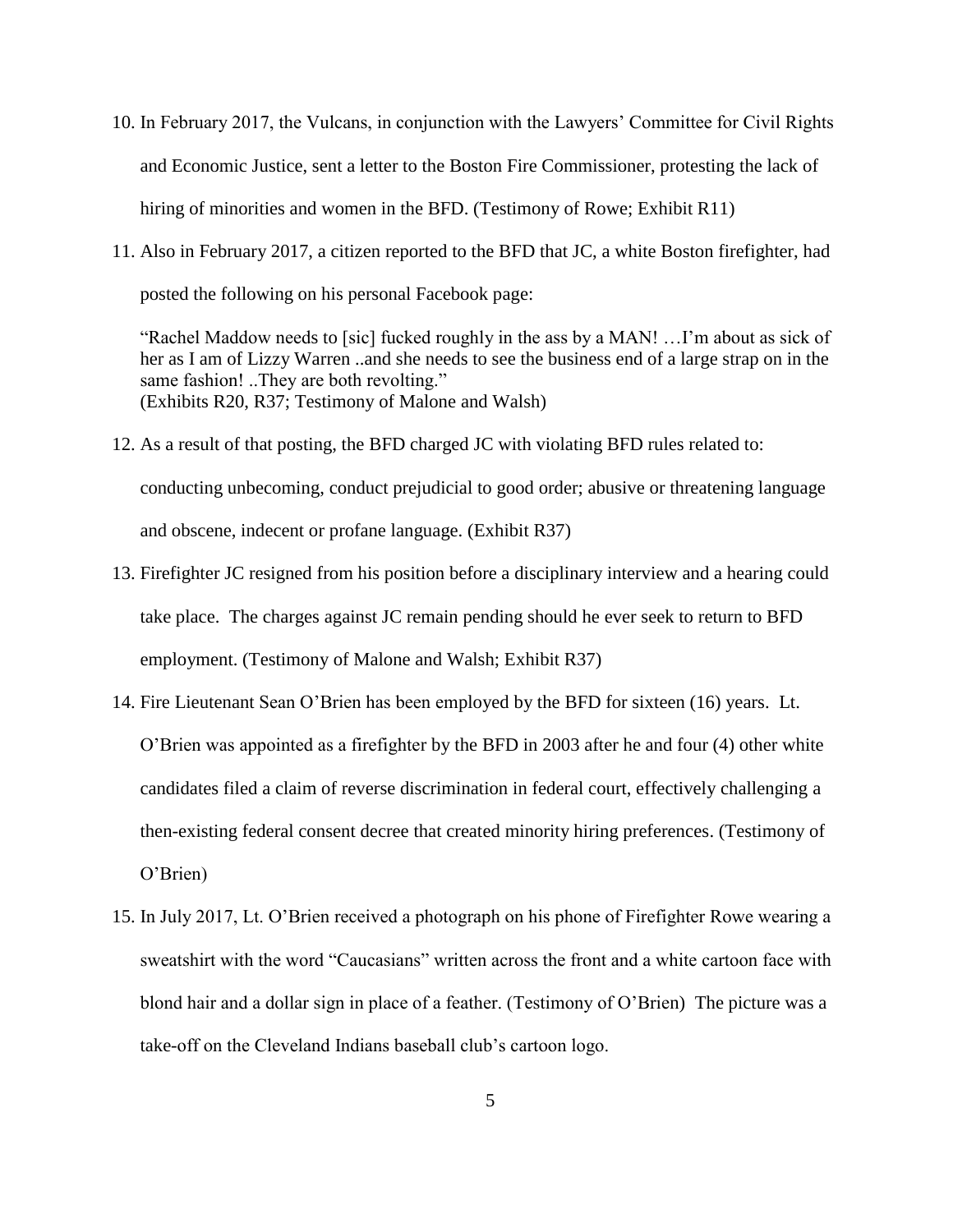- 16. Firefighter Rowe wore the sweatshirt as a "parody" while he was off-duty. (Testimony of Firefighter Rowe)
- 17. When Lt. O'Brien saw the photograph it "made [him think] … It stirred conversation, healthy conversation, about, you know, basically, how a Native American feels when they have – like, they see an Atlanta Braves' shirt or a Cleveland Indians shirt." (Testimony of O'Brien)
- 18. Lt. O'Brien sent the photograph to Scott Malone, BFD's Deputy Chief of Personnel, because of "concerns" about a race-based double standard regarding social media discipline, given that the BFD had forced a white firefighter  $-$  "JC" – to resign over the posting referenced above. (Testimony of Lt. O'Brien) $3$
- 19. Deputy Chief Malone concluded that Firefighter Rowe's sweatshirt was "provocative" and "race-baiting" especially after finding online other, similar shirts for the "Detroit Africans" and "San Francisco Asians" [worn by persons not associated with the Boston Fire Department]. As a result, Deputy Chief Malone began reviewing Firefighter Rowe's social media and other online activity. (Testimony of Malone)
- 20. As a result of his online review, Deputy Chief Malone found other content including comments written by Firefighter Rowe on his Facebook page in response to an article about the murder of a black man, stating about Congressman Steve Scalise, who had just been shot:

"[a]nd y'all want me to shed tears…send up prayers..for some punk bitch Senator who stopped a random bullet while enjoying his position in the system of Racism/White Supremacy? G…the ENTIRE…FOH!" (Exhibit R4A at 29)

 $\overline{a}$ 

 $3$  Lt. O'Brien testified that other firefighters had a concern about a race-based double standard. I find that Lt. O'Brien himself had that concern.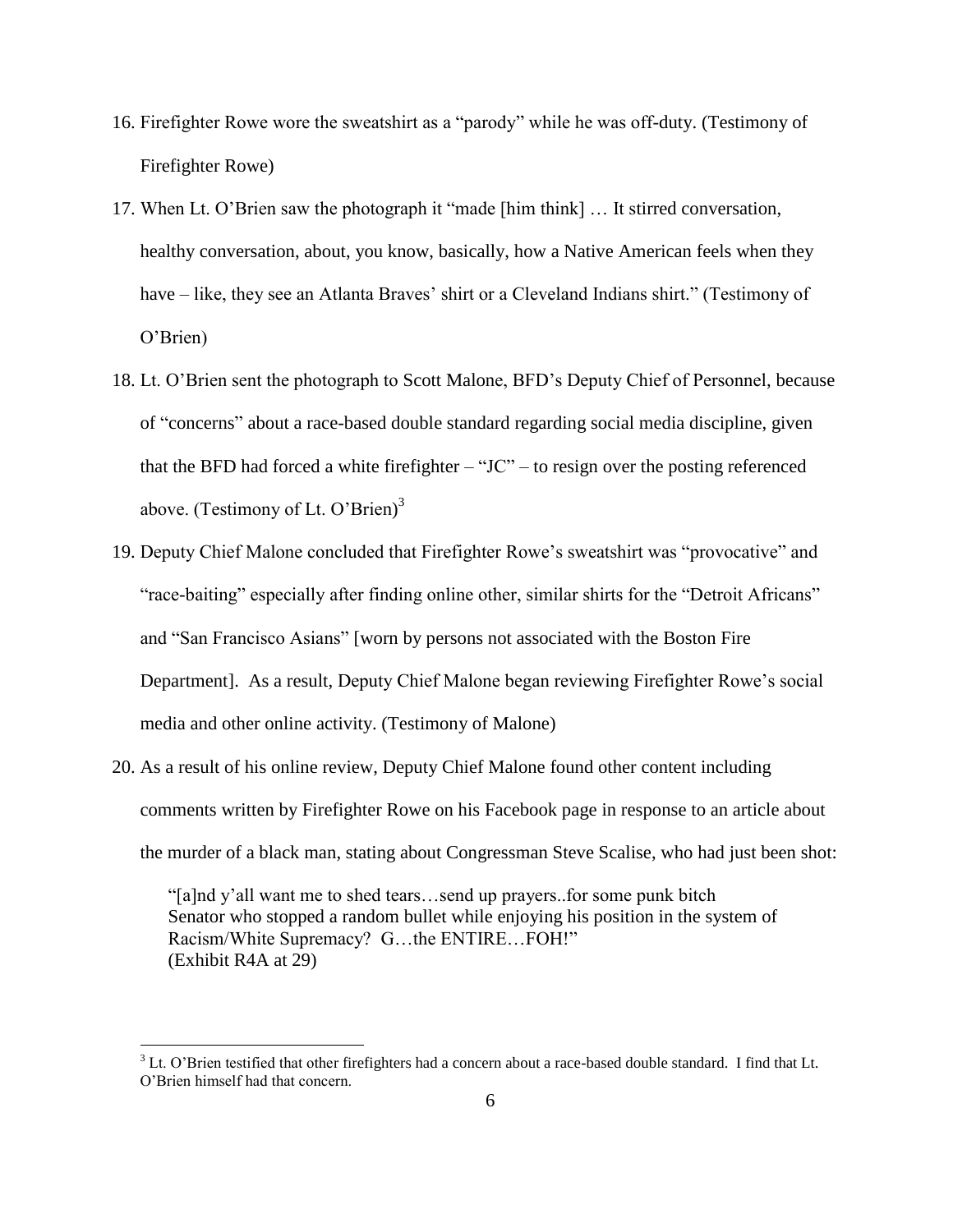- 21. On August 21, 2017, Firefighter Rowe posted on his Facebook page a caricature of Nat Turner in which Nat Turner is holding in one hand the severed head of a man, and in the other hand, a bloodied 2x4. Next to the caricature are the words "Nat Turner's slave rebellion". When Firefighter Rowe posted this caricature on his Facebook page, he wrote: "PRAISE NAT TURNER #natturnerday". (Exhibit R4A at  $89)^4$
- 22. On October 1, 2017, a member of the public "JShun" on Twitter tweeted a *cropped* version of the above-referenced Facebook Post to Boston Mayor Martin Walsh and BFD Commissioner Finn stating: "Ladder28 Hyde Park Octavius Rowe. No double standard for #hate speech." The picture sent to Mayor Walsh and Commissioner Finn had cropped out: a) the face of the caricature of Nat Turner; and b) the words "Nat Turner's slave rebellion". The tweet sent to Mayor Walsh and Commissioner Finn also did not include Firefighter Rowe's written post stating: "PRAISE NAT TURNER #natturnerday". (Exhibit R14)
- 23. On October 2, 2017, Commissioner Finn placed Firefighter Rowe on paid administrative leave. (Exhibit R12)

24. In a letter to Firefighter Rowe dated October 5, 2017, Commissioner Finn wrote:

"On Monday, October 2, 2017, you were placed on paid administrative leave with pay pending an investigation relating to your social media activities. You are hereby notified, effective immediately, that you are prohibited from entering any Boston Fire Department firehouse, facility or property without prior authorization from myself or from one of the Chiefs of Operations while you are on administrative leave with pay. This directive shall be in effect until further notice from the Department." (Exhibit R12)

[\(https://www.encyclopediavirginia.org/Revolt\\_Nat\\_Turner\\_s\\_1831\)](https://www.encyclopediavirginia.org/Revolt_Nat_Turner_s_1831)

 $\overline{a}$ 

<sup>&</sup>lt;sup>4</sup> "On the evening of August 21–22, 1831, an enslaved preacher and self-styled prophet named Nat Turner launched the most deadly slave revolt in the history of the United States. Over the course of a day in Southampton County, Turner and his allies killed fifty-five white men, women, and children as the rebels made their way toward Jerusalem, Virginia (now Courtland). Less than twenty-four hours after the revolt began, the rebels encountered organized resistance and were defeated in an encounter at James Parker's farm. Following this setback, Turner and other rebels scrambled to reassemble their forces. The next day, a series of defeats led to the effective end of the revolt. Whites quickly and brutally reasserted their control over Southampton County, killing roughly three dozen blacks without trials."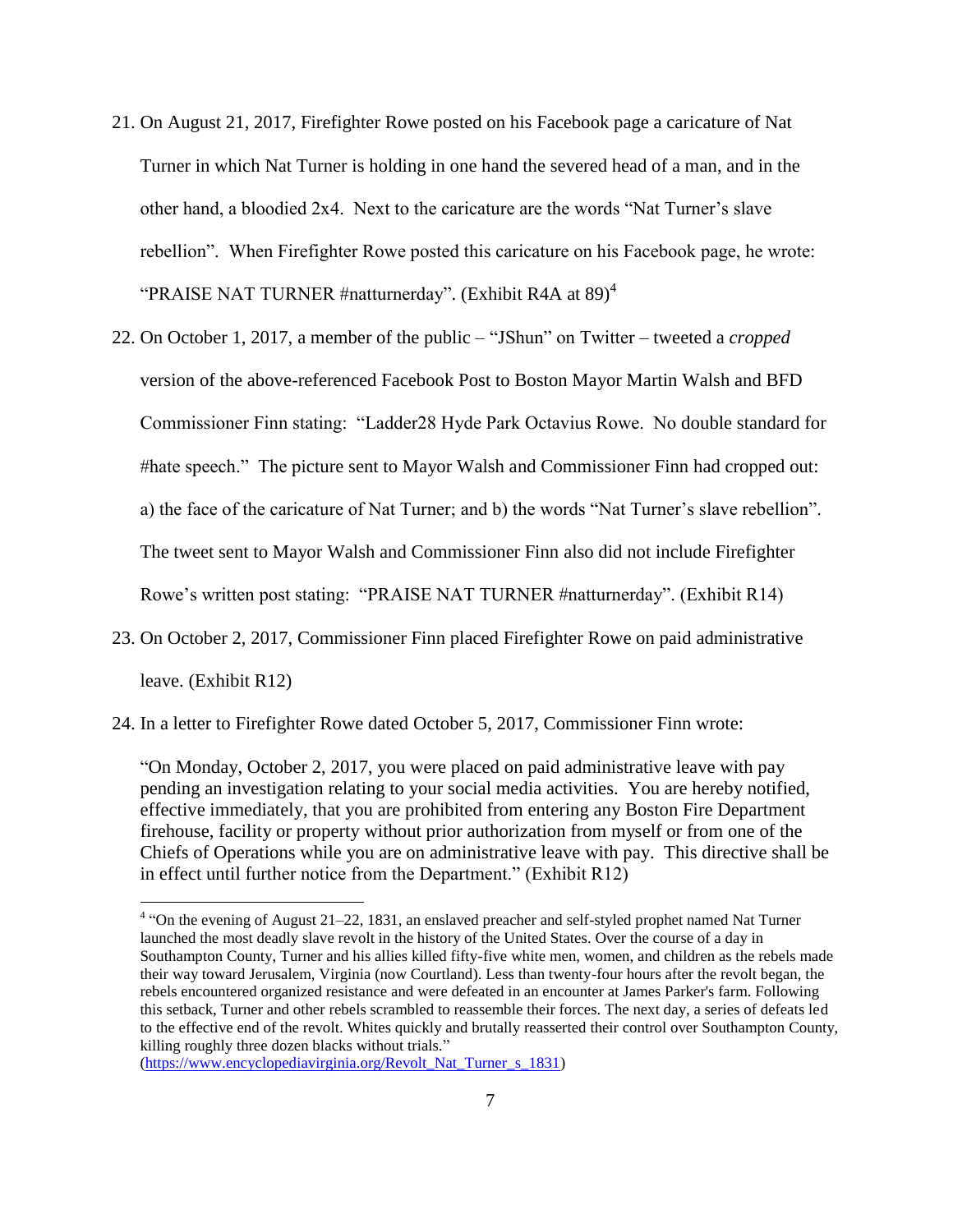#### *BFD's Review of Firefighter Rowe's Social Media Accounts & Podcasts*

- 25. The BFD retained Eddie Dominguez, a licensed private investigator, to assist them with their investigation of Firefighter Rowe. Mr. Dominguez was formerly employed by the Boston Police Department (BPD) for twenty-nine (29) years, including twenty-two (22) years as a detective. He has also been an investigator for Major League Baseball (MLB). (Testimony of Dominguez)
- 26. As part of his investigation, Mr. Dominguez reviewed entries from Firefighter Rowe's Facebook account and hours of Internet radio shows / podcasts / videos on which Firefighter Rowe appeared. He provided copies of postings and transcripts of audio recordings that he found "problematic" to the BFD. (Testimony of Dominguez)
- 27. The City's Office of Labor Relations: a) reviewed the material submitted by Mr. Dominguez; b) interviewed Captains Rayshawn Johnson and Darrell Higginbottom, both Captains in Firefighter Rowe's firehouse; c) interviewed twelve (12) current and former firefighters from Firefighter Rowe's firehouse; d) interviewed three (3) other City employees who had allowed Firefighter Rowe to use City facilities for the Know Thyself program; and e) interviewed Firefighter Rowe for approximately two hours. (Testimony of Wong)
- 28. The information submitted by Mr. Dominguez involves three types of online/social media activity: postings, where Firefighter Rowe made his own written statements/comments and uploaded his own pictures and videos on publicly accessible social media accounts; repostings, where Rowe re-posted content from other sources (or links to those sources) often with his own written comments; and radio shows/podcasts/videos on which Rowe appeared,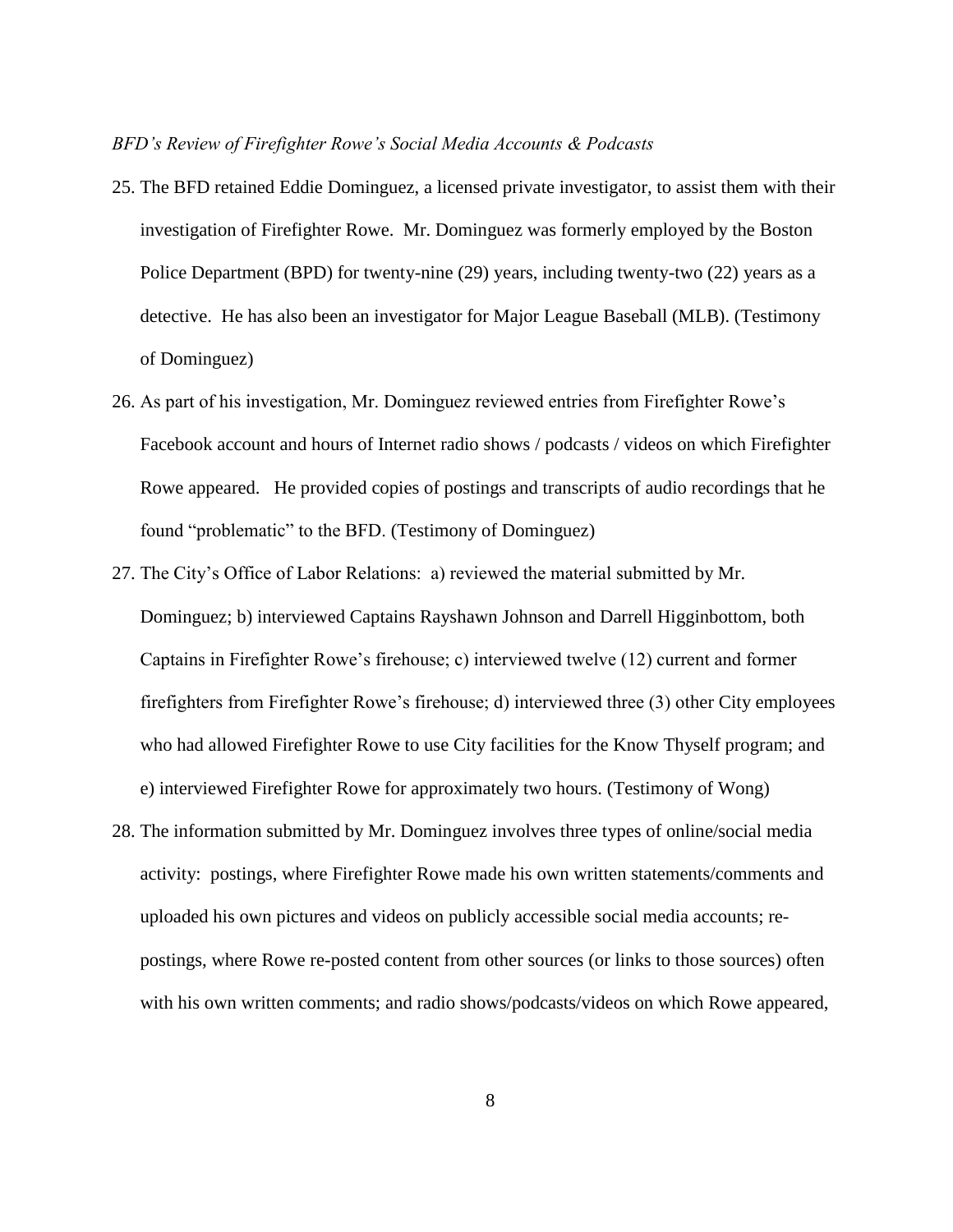which were publicly available on sites other than Rowe's. (Exhibits R4A, 4B, 4C;

Testimony of Dominguez)

29. Statements directly written or spoken by Firefighter Rowe; and/or photographs in which Mr.

Rowe personally appears<sup>5</sup>, include the following, with **emphasis added**:

- I. "Although Marvel has officially said there will be no sexuality in BP, we just can't trust that edit. From the hiring of Ta Nihsi Coates, an admitted feminist who I strongly suspect is a homosexual himself…to Marvel doubling down on this despicable move in **hiring a RAGING lez-beast in Roxanne Gay** to retcon homosexuality into the Wakandan lore, the objective is clear. To INDELIBLY assign homosexuality to Black / Afrikan people...when in actuality, it an INTRINSICALLY European phenomenon. Furthermore, if Wakanda is an ISOLATIONIST culture…and homosexuality is present…that would suggest that it manifested organically, which is in STARK (no pun) CONTRADICTION to reality. NO homosexuality appeared in Afrika before European infestation. A dozen Black scholars can corroborate that." (Exhibit R4A at 8; Facebook Account)
- II. "Someone should teach **homophiles** to kick out somma that good ol' acceptance. Y'know…that stuff that **homophiles** are always crying about NOT getting." (Exhibit R4A at 27; Facebook Account)
- III. [*Responding to an article with the headline: "A Boston police officer is suspended for posting a racially offensive video online"*]:

"Breakdown:

 $\overline{a}$ 

'He will undergo significant sensitivity and unconscious bias retraining, said Evans<sup>'</sup>

Translation: We'll have some hand-picked inoffensive NEGRO…or some selfstyled ineffectual white 'expert on Racism' talk to him for a couple hours.

'Officer Joseph DeAngelo, a four and a half year member of the force, who patrols the Roxbury area.'

4.5 years? This lil punk hasn't been on the job long enough to be mad about nothing.

He (and his pals) are COMING IN..straight from Iraq…with this vitriol. But Veterans Preference, right?

 $<sup>5</sup>$  As part of the full hearing, I had Firefighter Rowe take a yellow highlighter and highlight those statements on</sup> that he wrote himself. (Exhibit R4A)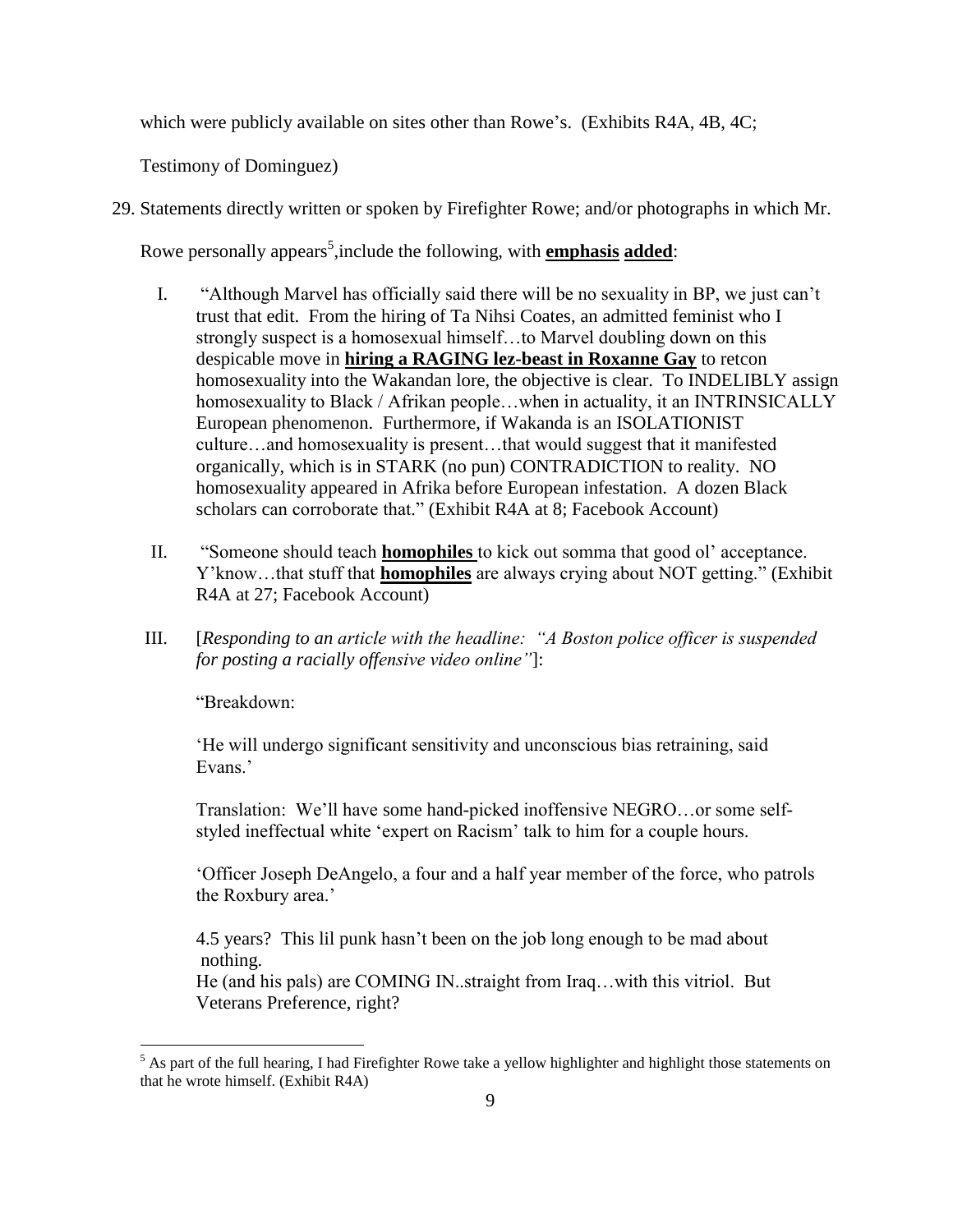'DeAngelo came forward and owned up to making the video mean to spoof his Buddy and fellow officer, said Evans'

Notice the emphatic tone. Mousey might as well have said 'Hey…Boys will be Boys!'

'The department consulted with members of the black community and agreed upon apunishment : a one year suspension with six months to serve.'

Again, **shoe-shine negroes like Darnell Williams** betray and undersell Black People Again.

'Superintendent in Chief William Gross says his embarrassment and remorse was clear. Not once did I ever hear from him, I'll do anything to save my job. But, what we hear from him is, I want to show everybody I'm not a racist, says Gross.'

Laughable.

**Gross, once again, shows why he was selected for that Superintendent position. To be the feckless, jolly black face** to coddle enemies of our community and schmooze over instances like this. (Exhibit R4A at 35; Facebook Account)

IV. [*Responding to an article with the headline: "Tanzania's president is cracking down on LGBTQ rights. He says cows would approve*"]:

"Excellent" (Exhibit R4A at 38; Facebook Account)

V. [Responding to a post regarding Black Lives Matters [BLM]:

"Right, Mariano..you're going to remain confused as long as you are under – informed on how Racism / White Supremacy manifests.

Garza was very specific when detailing HER definition of 'Queer'.

She described it as an 'umbrella term' and then strangely included immigrants, the incarcerated and the disabled…whom, apparently, ONLY BLM perceives as 'Queer'

I certainly do not.

She only included those groups in order to shroud her preference for the only group she's concerned with.

**Trans-homophiles**..who she mentioned FIRST.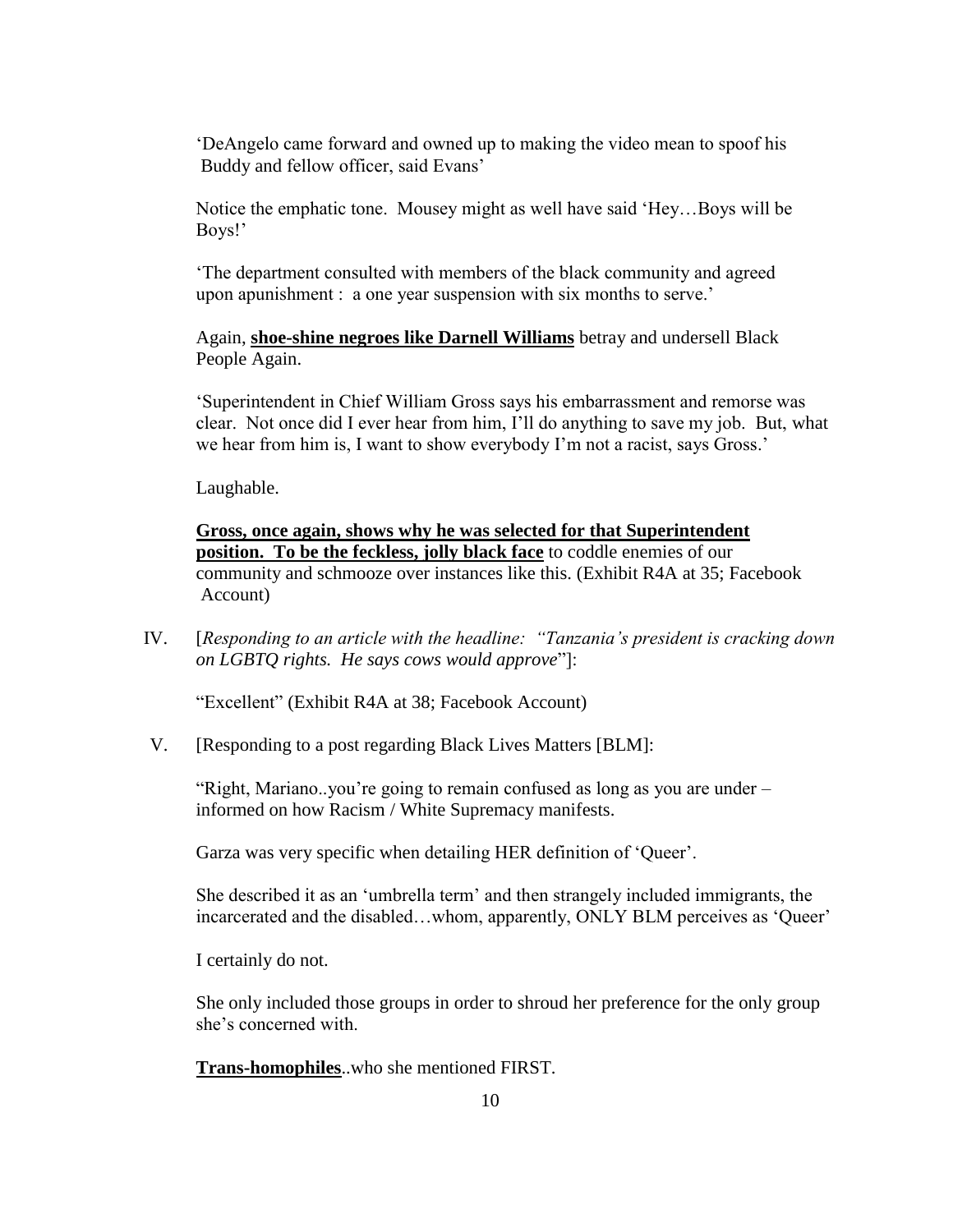The interview is on You Tube. See for yourself.

If BLM wants to be 'unapologetically queer' …

Then their name should reflect that desire." (Exhibit R4A at 48; Facebook Account)

VI. [*Continuing to respond to posts from a user by the name of "Marino"*]:

"We've established who you are.

# **You're QUEER.**

## **You're not significant enough for me to troll**."

………

"Stop begging, Marino []

That's all you've done in this thread.

I can't call it an 'exchange' or 'conversation'…because YOU haven't adequately contributed a THING.

What evidence or proof do YOU have to support the claim that BLM is NOT a party to promulgation of Homosexuality?

Give me an instance where they came out publicly against it..or even pedophilia.

Why haven't there been any BLM wide – spread demonstrations as a result of the most recent killings?

## **Why haven't any homophiles been killed by Police**?

Get to work. Earn your keep." (Exhibit R4A at 57,61; Facebook Account)

VII. [*Responding to a video of a local television broadcast with the caption "BLM [Black Lives Matters] Discusses Upcoming Protests" and a video picturing MC, a black female Boston resident who is the head of the Boston Chapter of BLM*]:

"THIS (among other items) is PRECISELY why a Straight Black Pride chapter will be commencing in Boston on Saturday, September  $16<sup>th</sup>$ .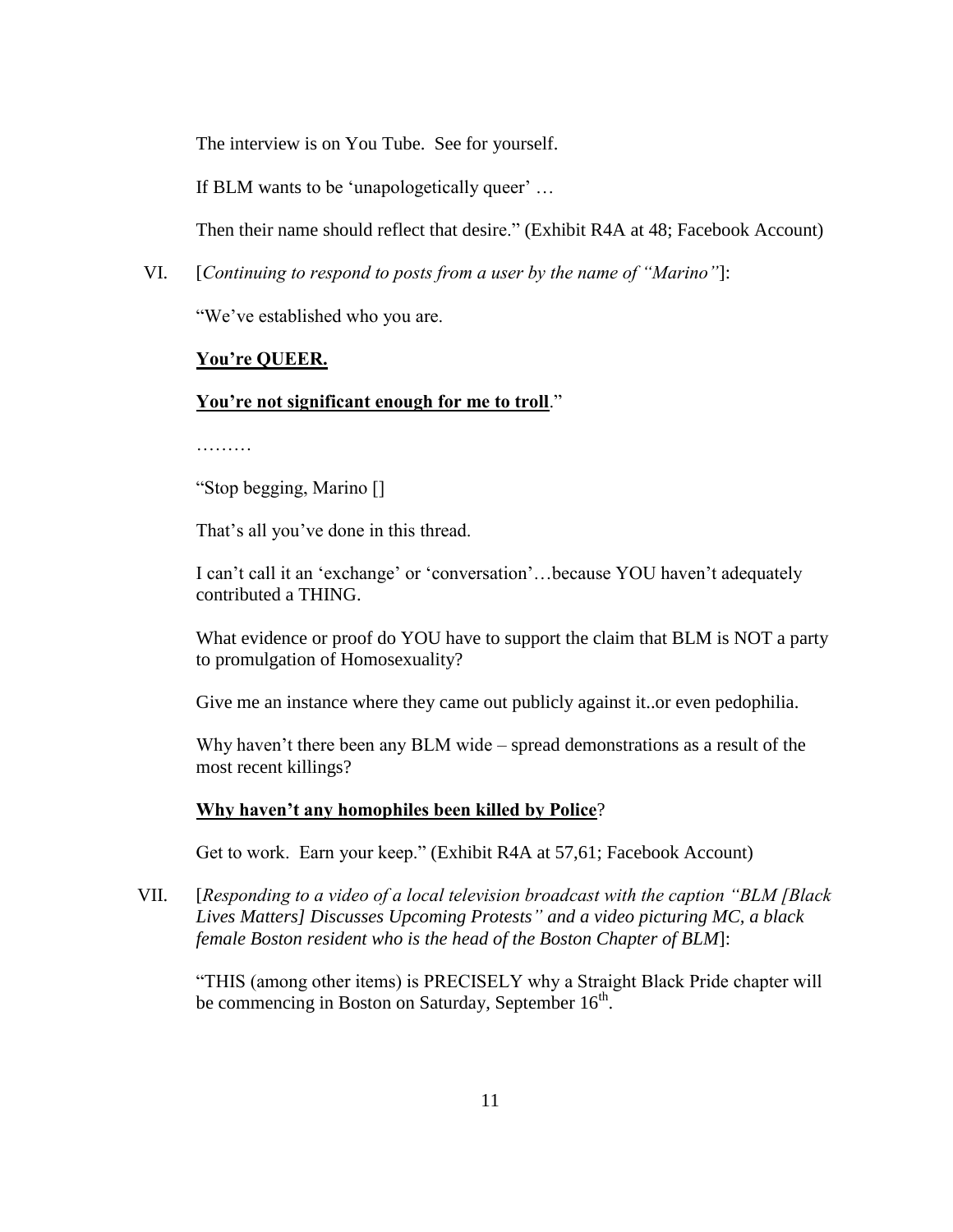# **SBPM REFUSES to amalgamate the interests of Black/Afrikan people with Homophile/Trans/Femm Interests, Individuals and 'organizations' like HLM (HOMOPHILE LIVES MATTER) and [MC]**<sup>6</sup>

Not only will we never consider ANY Queer, Trans, Femm 'leadership' at any point, anyone partnering with these elements on these issues will immediately be attached to them as enemies of the Natural Black Family.

**These slow-witted, uninformed agents of sexuality confusion/cooning will not serve up to their allies (proponents of Racism/White Supremacy) and they cannot have access to our children!"** (Exhibit R4A at 85; Facebook Account)

VIII. [*Continuing to respond to posts regarding the topic above*]:

"Yes, ma'am, Ill be BRIEF with the words..And I'll post some corroborating materials then u can take it further.

BLM was ORIGINALLY a GRASSROOTS org in Ferguson…headed by local strong heterosexual black activists who were working among Black folks LONG before [illegible] During the uprising, the **homophiles ABSCONDED with the name and stuck** 3 homophile females as the founders. George Soros starts funding it with the expressed purpose of merging homophile issues with Black ones to shift / dilute our focus and strength AWAY from our priorities.

BLM is the modern iteration of the NAACP in the sense that it is a force NOT CONTROLLED by uncompromised Black People to DERIDE our trajectory toward liberation." (Exhibit R4A at 86; Facebook Account)

IX. [*Responding to a news article titled: "City employee files sexual harassment complaint against Felix G. Arroyo*"]:

"Ah! The sweetest thing I've ever known.

..is when CHICKENS come home to roost.

 $\overline{a}$ 

Speaking of chickens, **this punk** cowered and whined when I confronted him on other of his subversive and sniveling actions against the citizens of this city..

…yet he can get super aggressive..grabbing on women in threatening manners?

 $6$  In his post, Firefighter Rowe uses the full first and last name of MC and acknowledged that he was aware that she is a Boston resident.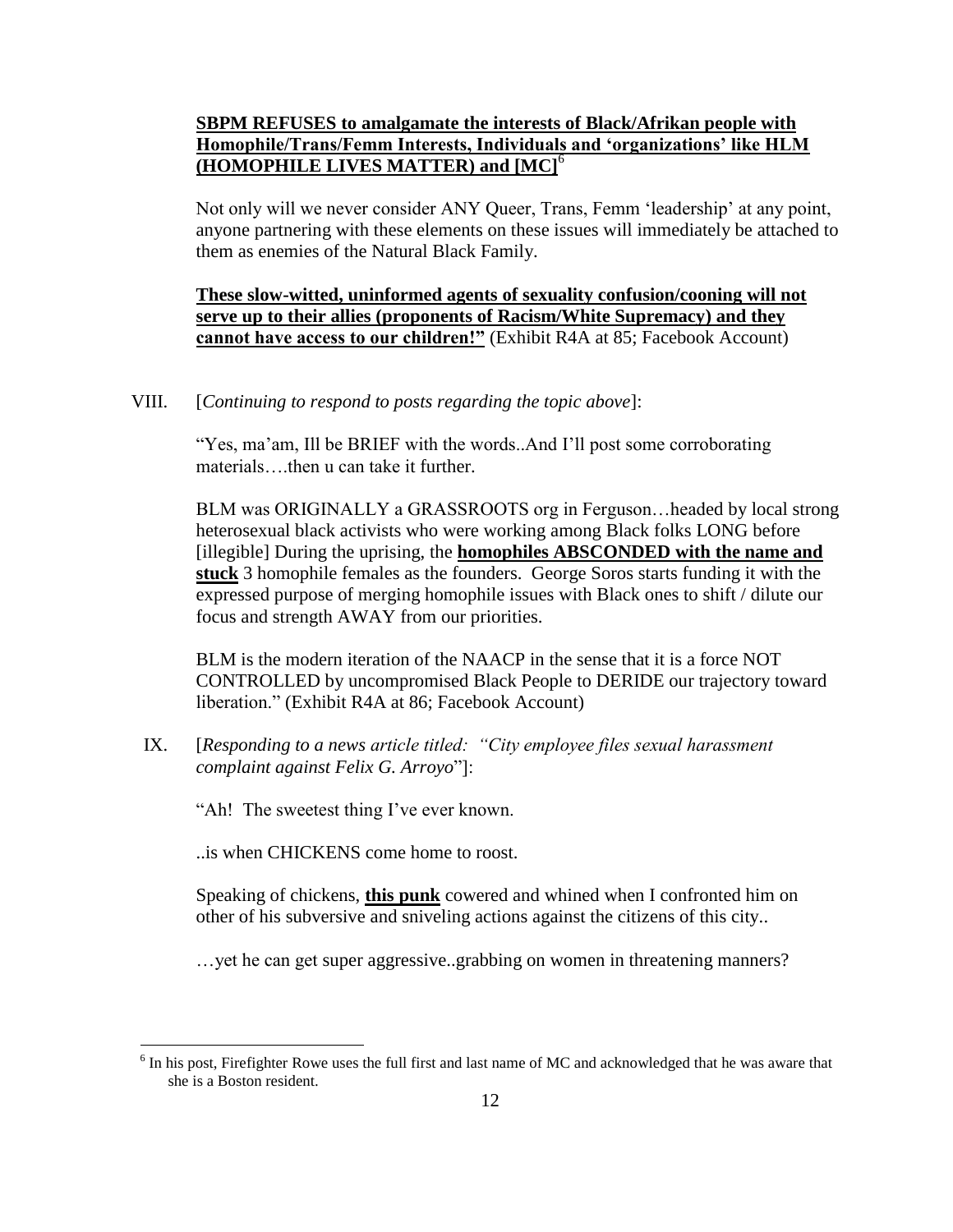Both he and his baby boy brother are the truest definitions of complete and utter SUCKERS!"

….

[*Responding to a post regarding this same article*]:

"You yourself referred to him as 'Queer'

Now that may have a multi-dimensional meaning among homophiles…but among Straight Black and PROUD individuals…whatever definition you use, it has NO place with us.

Your personal association to Felix or [illegible] bears NO weight on the FACTS that they are both **feckless chumps**…and BOTH have engaged in predatory behaviors." (Exhibit R4A at 91, 92; Facebook Account)

X. [Commenting on the photograph of a black entertainer]:

"He been absorbing.. and is now personifying..the new mantra propagated by the components of the American Social Order (schools, Gay Lives Matter, numerous political entities, hip-hop & movies, church, etc.)

That Black manhood is either 'toxic' or amorphous.

That gender is 'fluid'.

Me?

**I say he's COM-PLETE bitch**." (Exhibit R4A at 98; Facebook Account)

XI. "No rational person can say that schools are the PROPER place for this type of deposition, even for a proper natural sexual interactions.

But the fact that **homophiles** continue to exhaust every avenue available to them to do is PROOF of their objective.

**Normalize homophilia particularly among children in order to GAIN and EASE sexual access to them**." (Exhibit R4A at 107A; Facebook Account)

**XII.** "**So…**

**I'm driving home from an appointment in [redacted].**

**Clearly, It's dismissal time for [name redacted] Middle School.**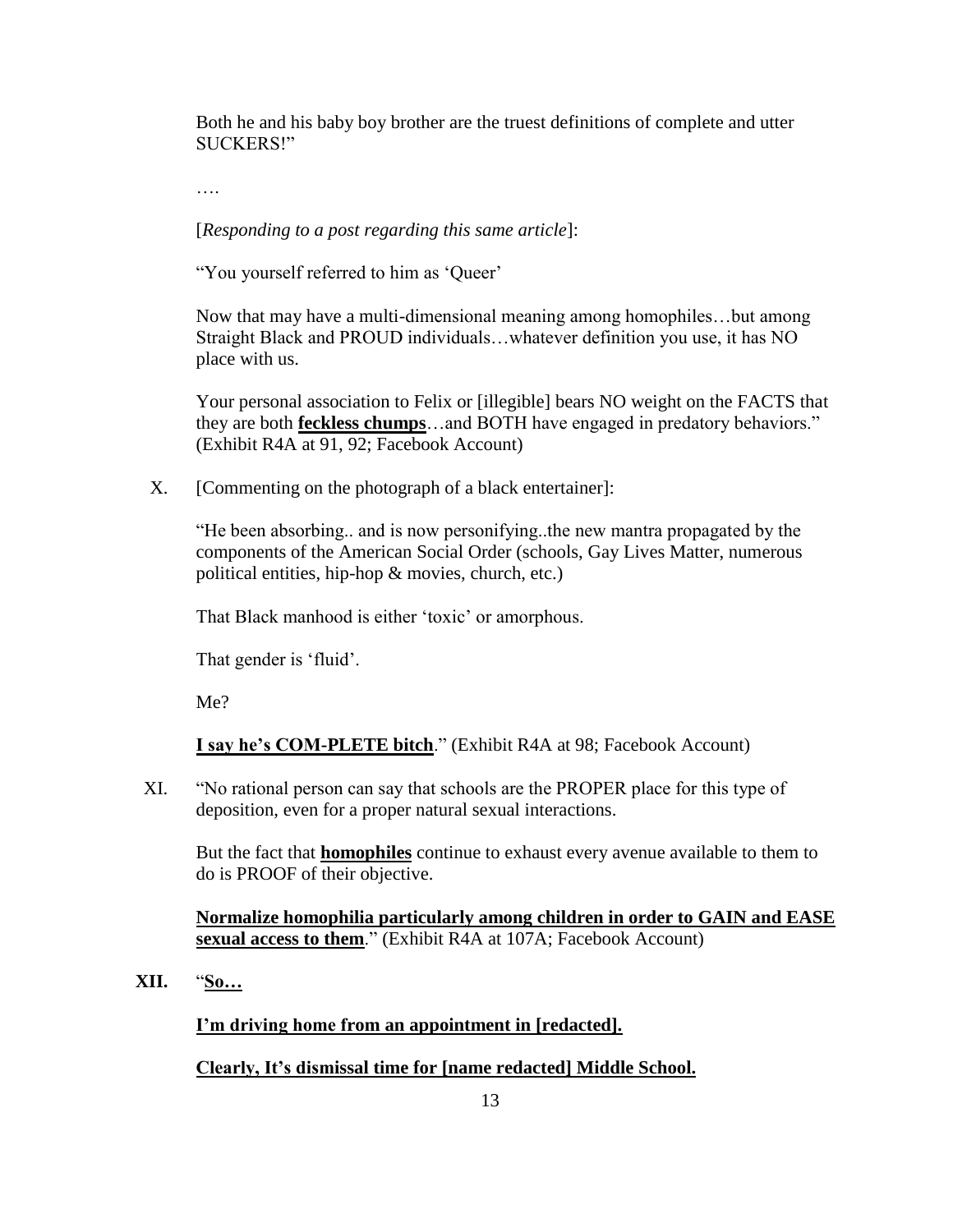**Out of the throngs of largely Black and Brown babies, I see a group of about six walking on the sidewalk, counter traffic.**

**4 girls, 2 boys.**

**The two boys were holding hands. Two of the four girls were holding hands.**

**There are no longer 'schools', 'ya'll.**

# **These are FACTORIES."**

[Firefighter Rowe then posted a map "checking in" of the precise location of the [name redacted] Middle School in [redacted]]. (Exhibit R4A at 117; Facebook Account)

XIII. "In the age of YouTube scholarship, I'm wondering why haven't any **SmallHats (So-called 'Jews')** offered a forensic breakdown refuting any information presented in Min. Farrakhan's speeches that they deem 'anti-Semetic'?

This is a largely rhetorical question…but if such a video exists, please point me to  $it"$ 

(Exhibit R4A at 119; Facebook Account)

XIV. Photograph of Firefighter Rowe, with a clenched fist, wearing a T-shirt with a stick figure with Pan-African colors **kicking in the groin a stick figure with LGBTQ colors**.

(Exhibit R4A at 120, 120A; Facebook Account)

- XV. "Dr. Claud Anderson was here a month or so ago, and he talked about how our problem, the African's problem, is that we don't recognize our exceptionality. When you know you're exceptional, you don't want to share it with nobody, and that's one of the things that I want to infuse into the next generation, to – to keep that, particularly when it comes to them sharing their genetic material and anything else with this **filthy, filthy white woman**." (Exhibit R23 at 17; Podcast)
- XVI. "Looking at Sista Tasha recently posted something about Tyra Banks who has who is a race trader and has father – has produced a child with this – some – some nameless – I don't even know who he is, but then one of the most egregious acts, as of late, have been Serena Williams and her – and I'm just picking them out because they're visible." (Exhibit R23 at 17; Podcast)
- XVII. "Shout out to the elder Ashra Kwesi who said **laying with white women is like spitting in your mother's womb**. (Exhibit R24 at 11)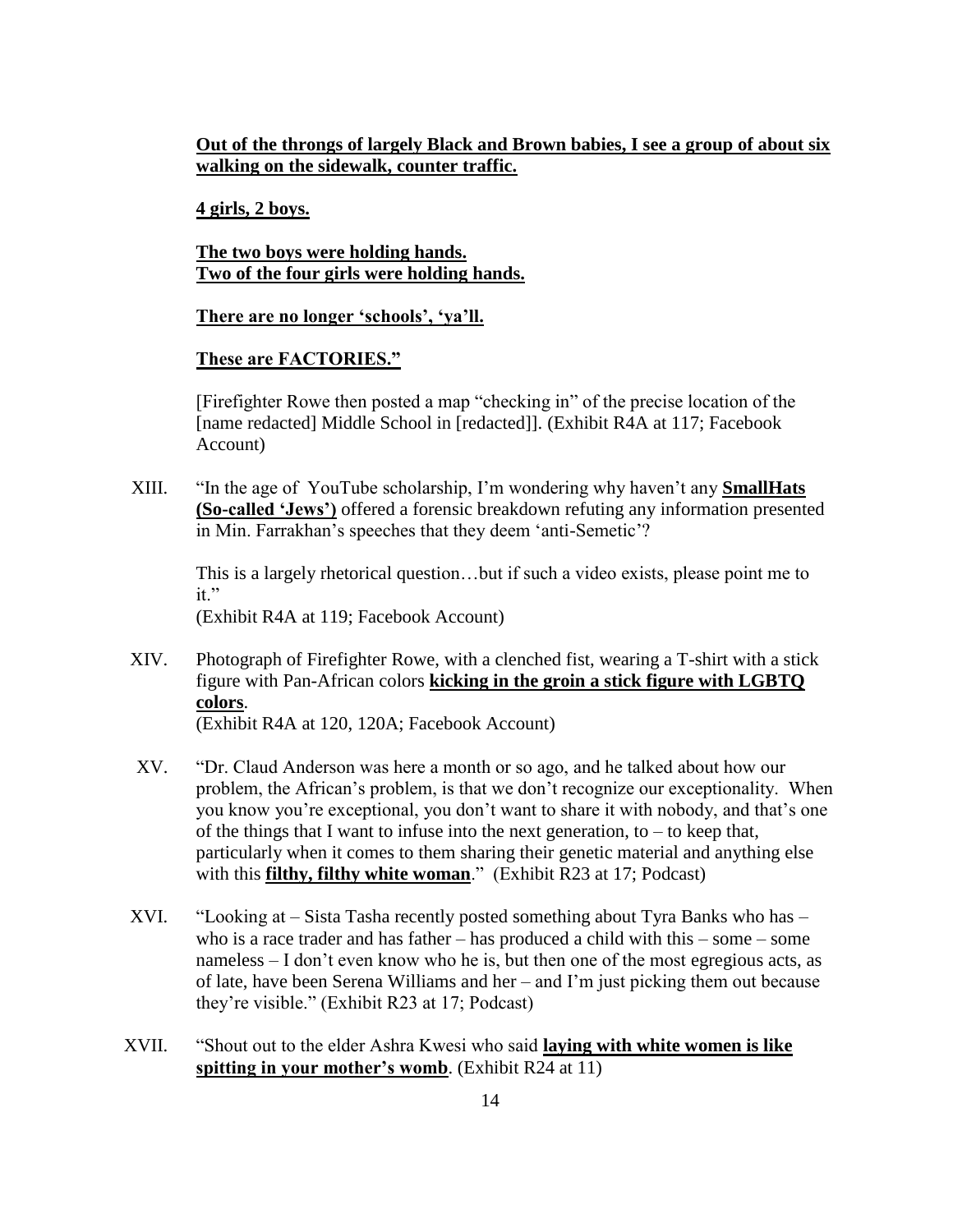- XVIII. "Sometimes you have to lose. You know, one team has gotta win, one team has gotta lose. Sometimes you gotta lose, but it's important to factor in how you lose. If you're going to lose, you're going to have to fight. Not only are we setting – are we setting these children up for death and destruction, the position, the posture in which they are taking this helm, they're over scratching where they don't itch, bagging white folks. No, it's – that's too much to ask for. So we're going to die anyway, you might as well fight, and this has been my particular – I would say philosophy in any area I've been in, not just on the Fire Department, not just in the community, but anywhere. **If I'm going to go out, I'm taking someone with me**." (Exhibit R24 at 10)
- 30. On April 13, 2018, the BFD preferred charges against Firefighter Rowe. Specifically, the BFD charged Firefighter Rowe with violating Rule 18.41 (discrimination and harassment), Rule 18.44(a) (conduct unbecoming), Rule 18.44(j) (conduct prejudicial to good order), Rule 18.44(k) (abusive or threatening language), Rule 18.44(m) (untruthfulness or willful misrepresentation), Rule 18.45(c) (improper or offensive language), the Social Media Policy, the City of Boston's Discrimination and Anti-Harassment Policy, and the City's Zero Tolerance for Violence Policy. (Exhibit R3)
- 31. On April 20, 2018, the BFD held a local appointing authority hearing before a Hearing Board comprised of a BFD Deputy Chief and two District Chiefs. The Board received into evidence 18 exhibits (Exhibits R1 through R18 of this hearing) and heard approximately nine hours of testimony from seven witnesses, three of whom testified at this hearing (Wong, Higginbottom and Rowe) and four others. (Exhibit R19 at 2-3, 123, 354.)
- 32. On April 24, 2018, the Hearing Board issued its recommendation that Firefighter Rowe be found guilty of all charges against him with the exception of the charge based on Rule 18.44(m) (untruthfulness or willful misrepresentation). (Exhibit R36)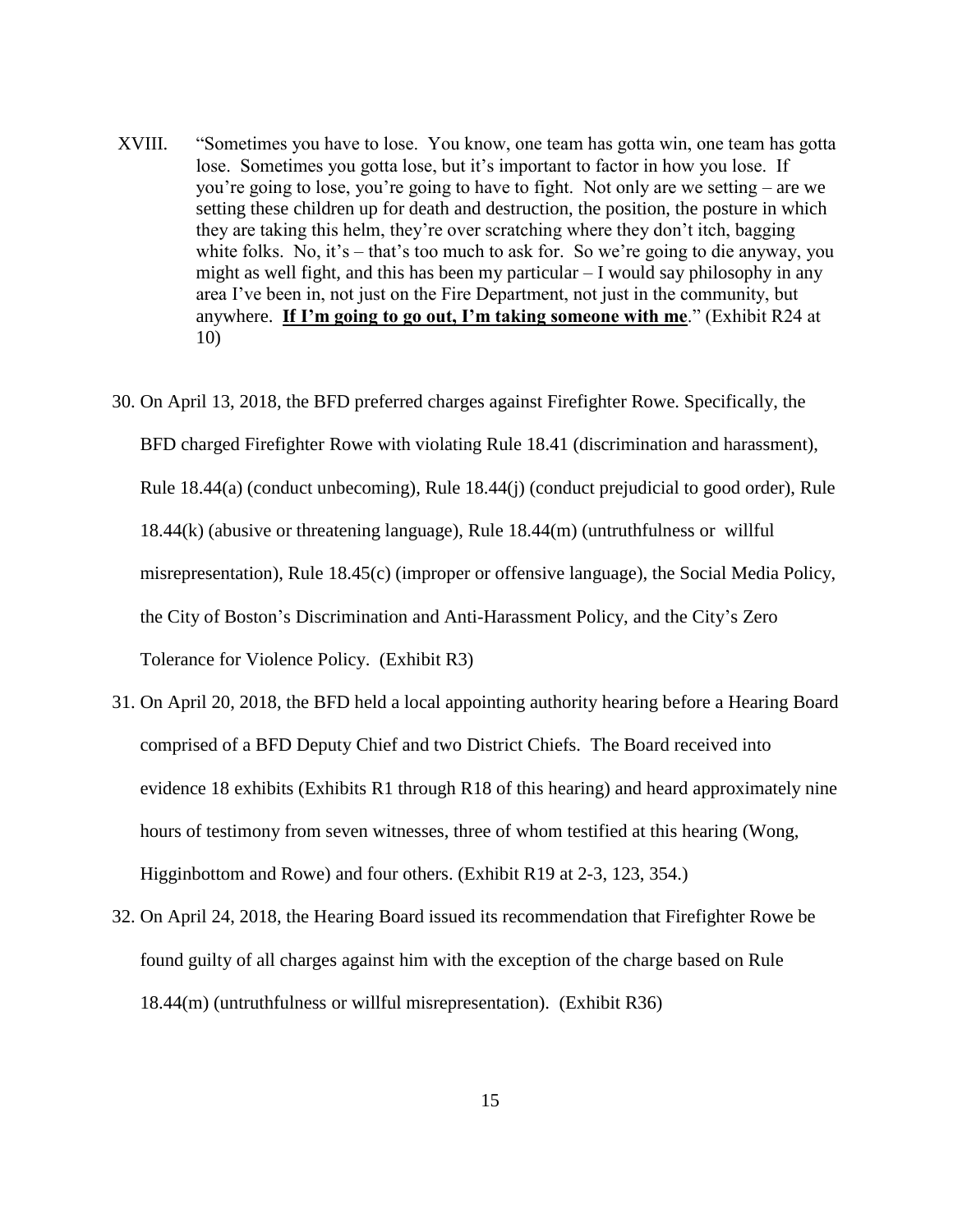- 33. On April 30, 2018, BFD Commissioner Finn accepted the Board's recommendation and, as the Appointing Authority, terminated Firefighter Rowe from his position as a BFD firefighter. (Exhibit R33)
- 34. Firefighter Rowe timely appealed to this Commission.

*Prior Discipline of Firefighter Rowe*

35. The BFD reprimanded and suspended Firefighter Rowe for four tours in 2005 for violating Rule 18.44 (k) (prohibiting use of abusive or threatening language) after Firefighter Rowe called another firefighter a "faggot" and then stated "I'll kick your fucking ass you fucking faggot." (Exhibit R9 at 1; R50 at 2)

*Allegations of Similar Conduct Regarding Other Firefighters*

- 36. At his April 20, 2018 local hearing, Firefighter Rowe provided the BFD with posts that he alleged represented objectionable conduct by other firefighters, who were white and not disciplined. (Testimony of Walsh)
- 37. Among those investigated were firefighters MD and MG, both white males. (Testimony of Walsh)

#### *Firefighter MD*

- 38. The BFD's review showed that the following comments were posted by MD on his Facebook account:
	- I. Calling former Present Obama an "asshole;"
	- II. "Houston has a large Black American Population. Has BLM organized any rescue efforts?;"
	- III. Referring to former President Obama as a "Bastard hypocritical motherfucker!," "hates White America," is a "symbol of racism that I would like removed from my country," is a "cop-hating terrorist" and "a Muslim;"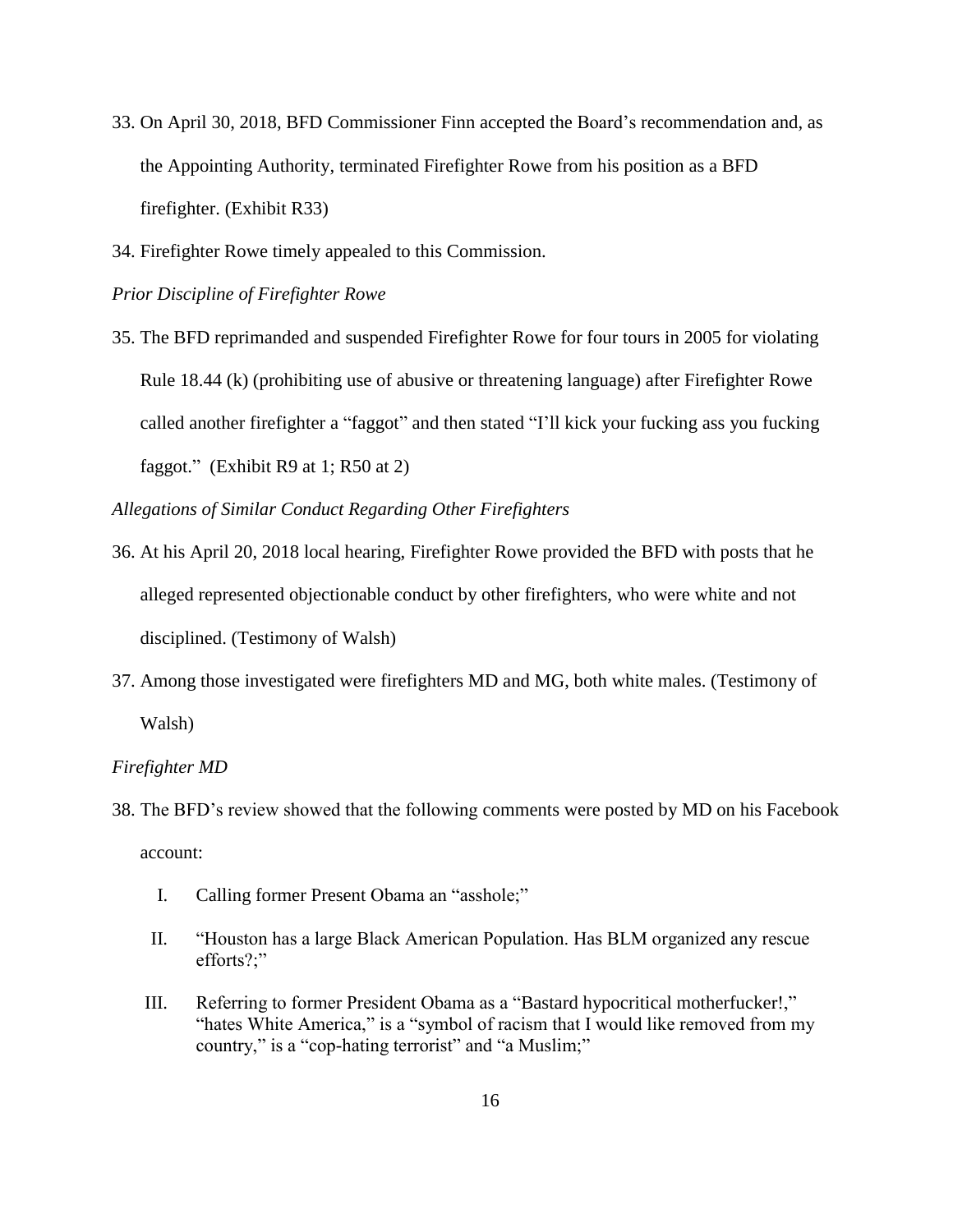- IV. Below a photo of two black women fighting: "Another day in taxpayer assisted housing!"
- V. "White Irish Slaves were treated worse than any other race in the US but you do not hear them bitching how the world owes them a living" because The Irish are not pussies looking for free shit."
- VI. "I Never Ever Trust a Dirty Fucking Muslim."

(Exhibit R51)

- 39. The BFD brought charges against MD on June 20, 2018, for violations of Rule 18.41 (discrimination and harassment), Rule 18.44(a) (conduct unbecoming), Rule 18.44(j) (conduct prejudicial to good order), the Social Media Policy, and the City of Boston's Discrimination and Anti-Harassment Policy. (Exhibit R38)
- 40. Prior to his disciplinary interview and hearing, MD resigned from his position as a BFD

firefighter and is now retired. (Testimony of Walsh) The charges against MD remain

pending should he ever seek to return to BFD employment. (Testimony of Malone and

Walsh)

#### *Firefighter MG*

- 41. Among the documents that Firefighter Rowe presented to the BFD at the local appointing hearing were two (2) pages that appear to be postings from a Facebook account. Each page has the name of MG as the person who posted the comments. (Exhibit A15  $\&$  A16)
- 42. The posting on the first page states:

"not sure who to post this to but here it is…today supposedly boston e-37/I26 claimed to have rescued a person from a fire or annunciation red . well guess what? they didn't LADDER COMPANY 4 MADE THE SAVE….ACTUALLY F.F. JAMES CASHINS E-14 DETAILED TO L-4 MADE THE SAVE . this job has denigrated to a bunch of self serving douche bags who would falsify a report so that their useless company can recieve (sic) accolades they didn't earn…these phony fucks are polishing their badges for an award THEY DIDN'T EARN. pass the word LADDER 4 AND F.F. CASHINS FROM E-14 DESERVE THE AWARD NOT THE PHONIES."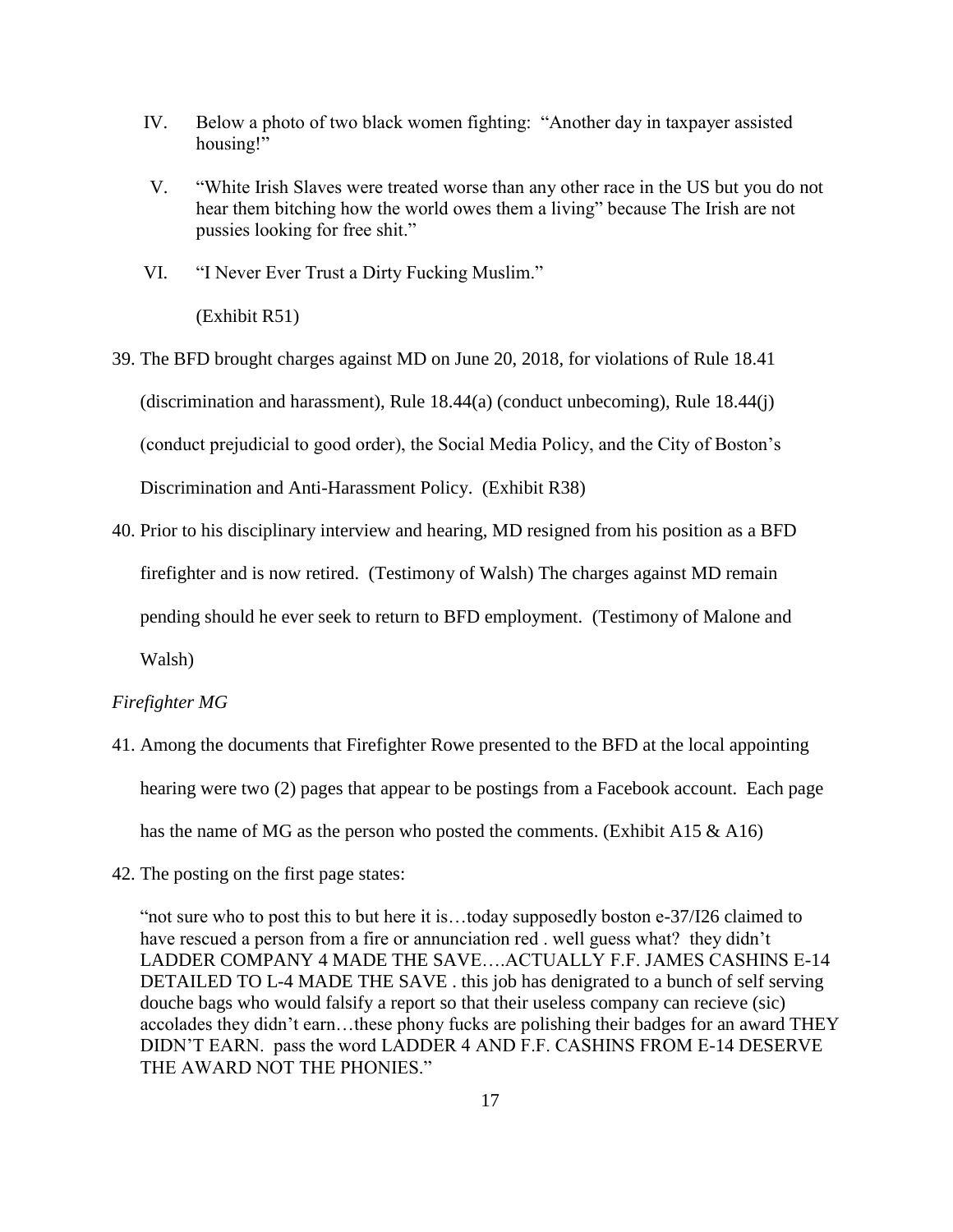(Exhibit A15)

43. The posting on the second page states:

"all lives matter means shut up nigger????? Hahahahahaha funny i don't see a mark on this man, his t-shirt isn't ripped or slightly askew what channel can I follow this on?? cnn… nope msnbc...nope, bet...nope, fox news nope, local channels nope" (Exhibit A16)

44. The BFD asked Eddie Dominguez to review MG's social media activity. According to Mr.

Dominguez's May 14, 2018 report to the BFD:

"Mr. [G] has a Facebook account and appears to also hold a Pinterest Account.

A review of all publicly available social media on Facebook and Pinterest revealed limited postings, photographs, and other information. There were some indications in Mr. [G]'s profile of his employment with the Boston Fire Department, including photographs of him in his Boston Fire Department uniform [].

His Facebook profile cover photograph [] depicts what appears to be a photograph taken from inside of a vehicle of an older black male standing outside holding his hand up. The hand appears to contain an unknown item. It is unclear what the photograph is depicting and the connection to Mr. [G]. Mr. [G] has used the photograph of this older black male as part of his Facebook profile cover photograph dating back to 2012. Ed Dominguez believes he recognizes this older black male as a homeless person that has panhandled on Morton Street since the early 1990s.

Mr. [G]'s Pinterest account does not appear to be very active and is comprised of photographs of various vehicles. There is a blurry profile photograph which is unclear whether or not it depicts Mr.  $[G][.]$ ." (Exhibit R51)

45. The BFD brought Firefighter MG in for a "disciplinary interview" at which time Firefighter

MG admitted that he wrote and posted the "phony fucks … douchebags" posting. Firefighter

MG denied that he wrote and/or posted the posting with the words "shut up nigger". The

BFD concluded that it was unable to determine whether MG wrote the second posting or not.

Firefighter MG was given a written warning for the first post. (Testimony of Walsh)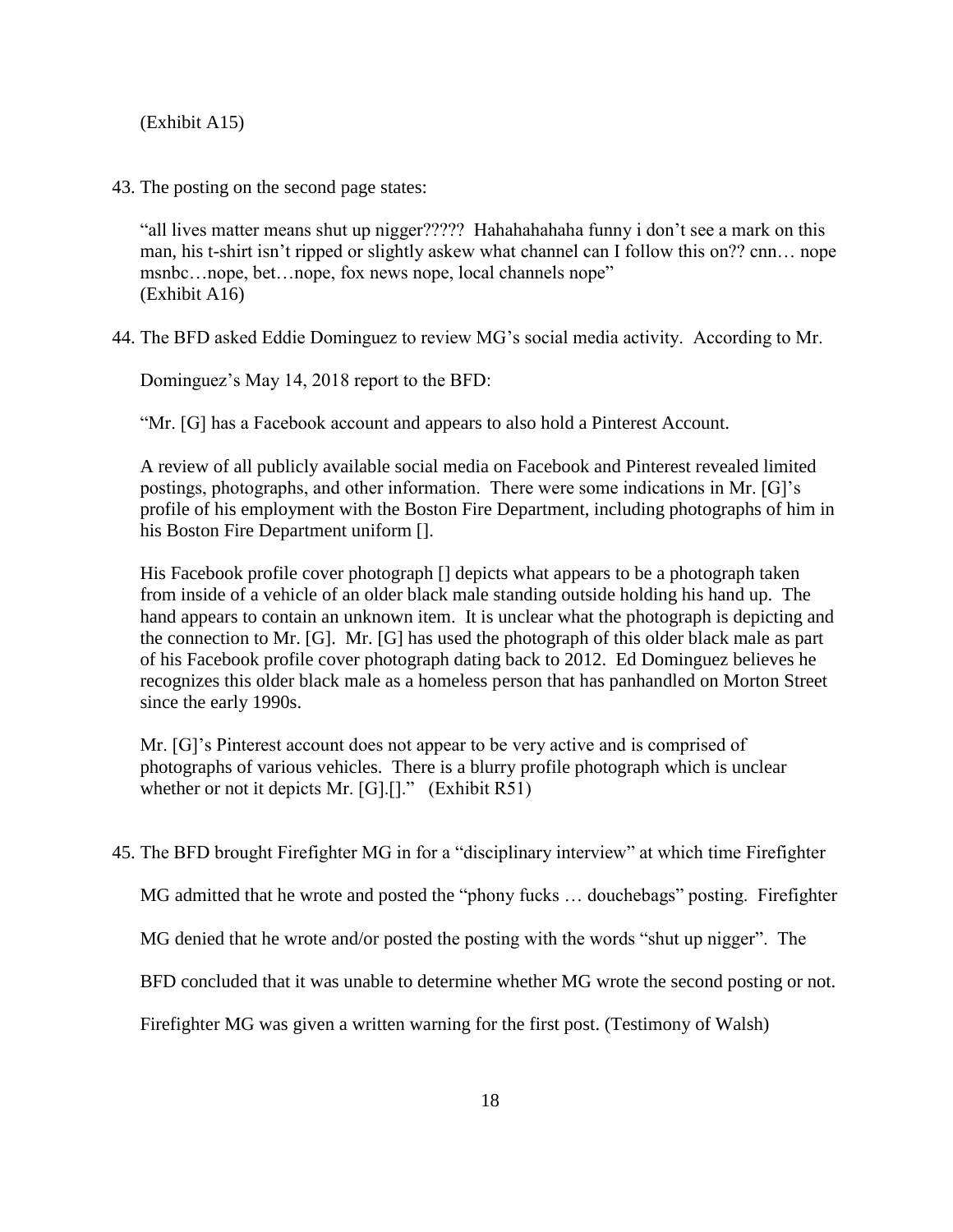*BFD / City Rules* 

 $\overline{a}$ 

- 46. BFD maintains Rules and Regulations (R 31), policies, general orders and special orders. (Exhibits R7, R41, R42A, R42B) that all govern firefighter conduct.
- 47. Rule 18.41 broadly prohibits discrimination against and harassment of any person on the basis of race, color, age, disability, national origin, religious creed, sexual orientation, veteran's status, marital status or sex and provides that "[a]ll members shall treat each other and the public in a manner that is non-discriminatory respectful and fair" (Exhibit R31 at 53- 54).
- 48. Rule 18.44(a) prohibits "[c]onduct unbecoming a member, *whether on or off duty*, which tends to lower the service in the estimation of the public" (Exhibit R31 at 59) .
- 49. Rule 18.44(j) prohibits "[c]onduct prejudicial to good order" (Exhibit R31 at 60);
- 50. Rule 18.44(k) prohibits "[a]busive or threatening language" that "interferes with the order and teamwork which is essential to a fire company" (Exhibit R31 at 60).
- 51. Rule 18.45(c), "[i]mproper or offensive language" (Exhibit R31 at 67).
- 52. The BFD's Social Media Policy states that "improper usage [of social media] can have instant and long-term damage to the perception of the department and the user" and provides that "Members of the Boston Fire Department shall not use…[c]ontent that promotes, fosters, or perpetuates discrimination on the basis of race, creed, color,…religion, gender, marital status,... national origin...or sexual orientation."<sup>7</sup> (Exhibit R7)

 $<sup>7</sup>$ All hearing witnesses – including Rowe himself – testified that then-Human Resources Director Robert</sup> Moran, in March 2011, distributed the Policy by email to all BFD members (R39; R7) and that, therefore, all members were bound by it as an official BFD policy. See Wong (I) at 93; Malone (II) at 215; O'Brien (II) 165-66; Johnson (IV) 73-79; Higginbottom (IV) 138-40; Rowe (V) at 25-26; Walsh (V) at 224-25. Although Rowe attempted to suggest that the policy did not exist based on a December 21, 2016 email from Scott Malone, BFD's then-Deputy Chief of Personnel, to Captain Rayshawn Johnson, that email made clear that firefighters should be disciplined based on their conduct regardless of the venue or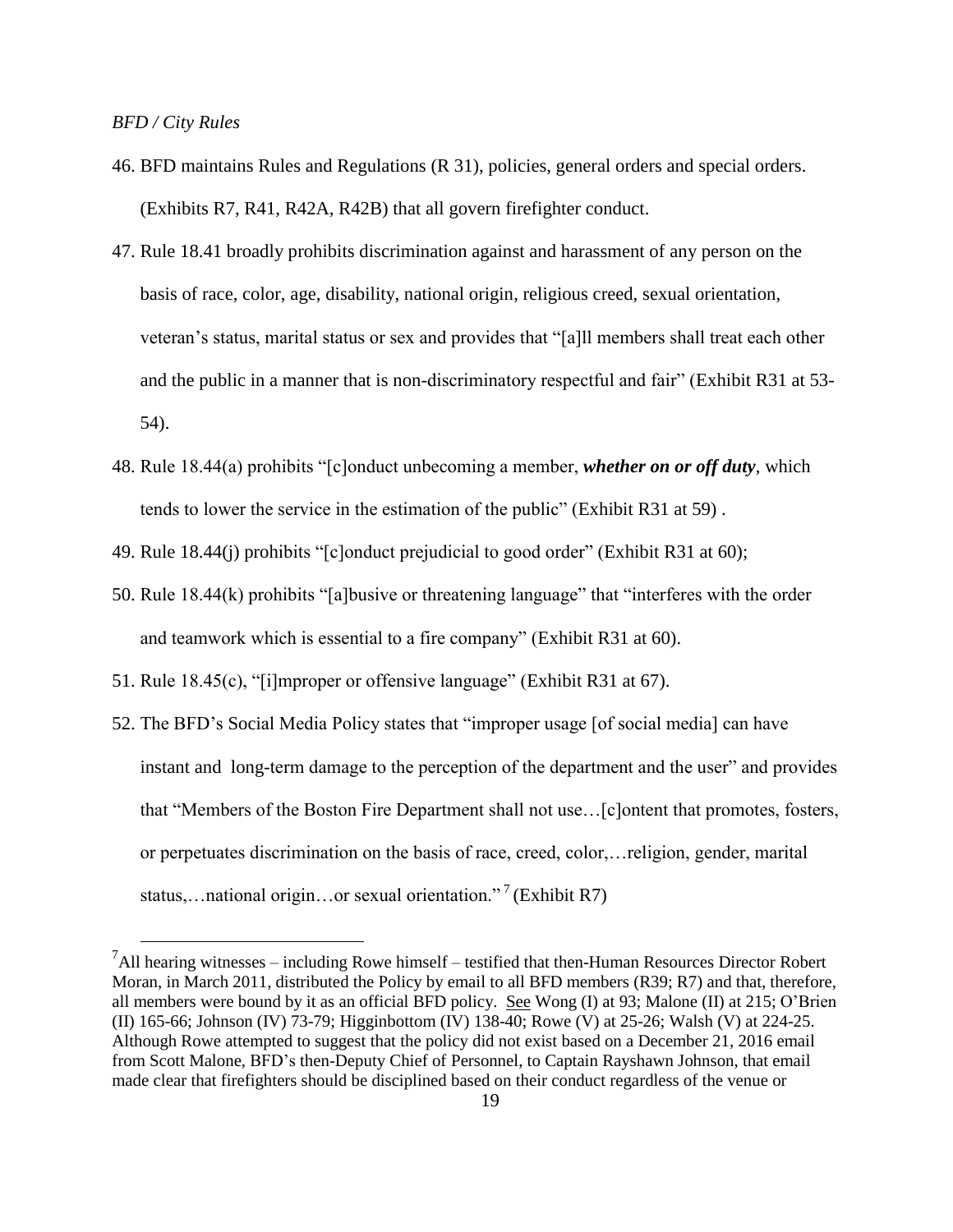- 53. Special Order No. 14 (2012), reiterates Rule 18.44(a)'s "conduct unbecoming" standard and its application to social media activity and states that "[m]embers who participate in social media venues…and who identify themselves as members of the Boston Fire Department, must conduct themselves in a respectable and socially acceptable manner" (Exhibit R41 at 2).
- 54. In addition, some City of Boston ("City") policies also apply to firefighters and require annual confirmation of an employee's understanding. (Exhibit R5, R6, R8)
- 55. The City's Discrimination and Harassment Policy broadly prohibits discrimination and harassment based on, among other things, race, color, sex, sexual orientation and gender identity, and states "[t]he City expects all employees to conduct themselves in a professional manner with respect and concern for their fellow employees and members of the public. Discrimination, harassment and retaliation are unlawful and will not be tolerated" (R5 at 2) and gives as examples of prohibited harassment comments that are suggestive, offensive, belittling, derogatory or mocking of a person's culture or protected status; "the display of objects, pictures, cartoon, symbols or jokes that have a sexual, racial, ethnic, disability, homophobic, age-ist connotation," or displaying material or verbal or physical conduct that shows hostility or aversion to a person's protected status. (Exhibit R5 at 3).
- 56. The City's Zero Tolerance for Violence Policy broadly prohibits, among other things, threats of violence by City employees (Exhibits R6 at 5).

 $\overline{a}$ 

method, such as social media, used to communicate the message. A5. Malone conceded that he was not entirely clear in the email, and to the extent that his email was interpreted to mean that BFD had no social media policy, his email was in error. Malone (III) at 128-29.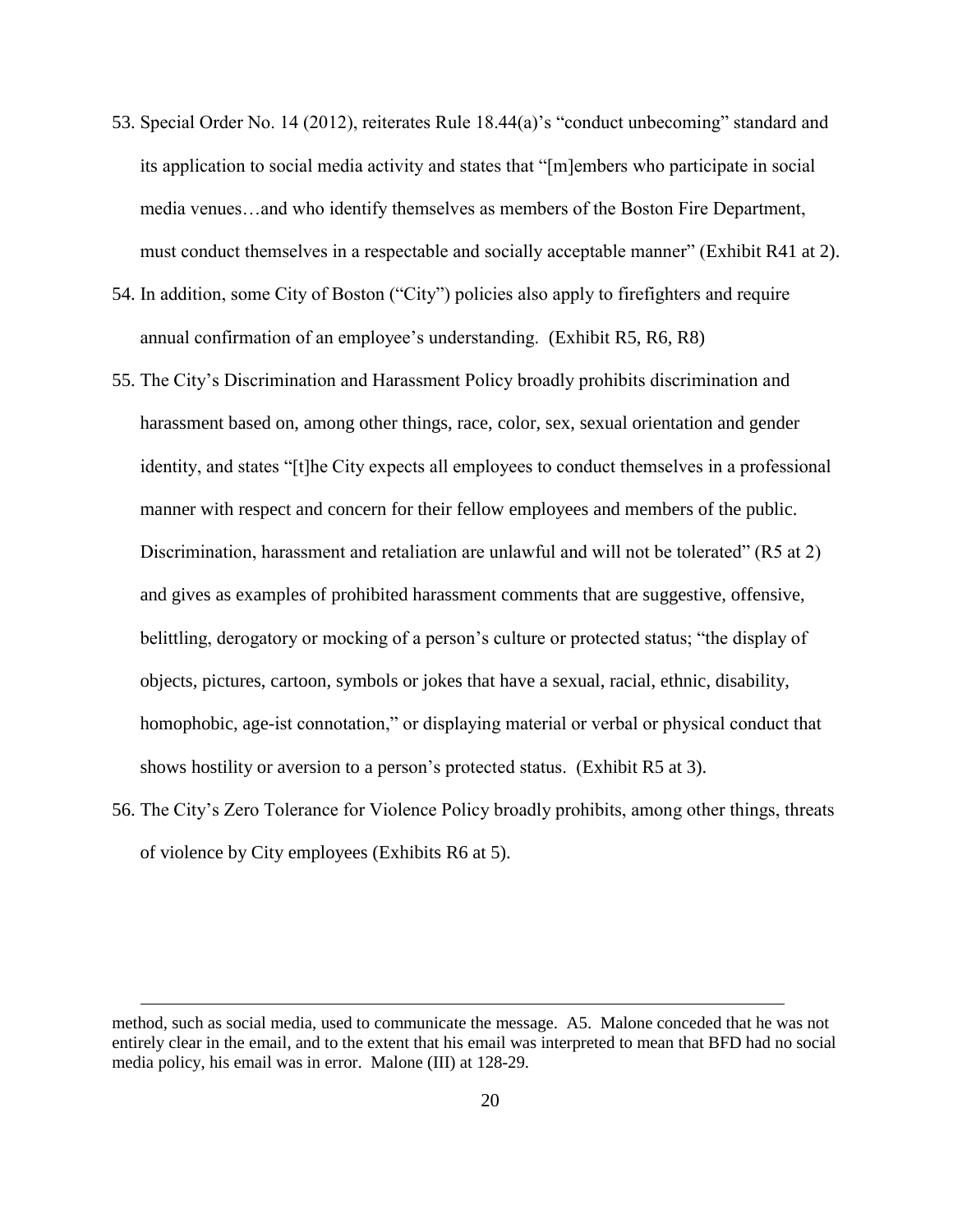# *Civil Service Law / Just Cause Standard*

The Civil Service Commission is charged with ensuring that employment decisions are made

consistent with basic merit principles. Basic merit principles requires, among other things:

" … retaining of employees on the basis of adequacy of their performance, correcting inadequate performance, and separating employees whose inadequate performance cannot be corrected"; and … assuring fair treatment of all applicants and employees in all aspects of personnel administration without regard to political affiliation, race, color, age, national origin, sex, marital status, handicap, or religion and with proper regard for privacy, basic rights outlined in this chapter and constitutional rights as citizens" and; "assuring that all employees are protected … from arbitrary and capricious actions." G.L. c. 31, § 1)

G.L. c. 31, § 41 states in part:

"Except for just cause and except in accordance with the provisions of this paragraph, a tenured employee shall not be discharged, removed, suspended for a period of more than five days …"

 An action is "justified" if it is "done upon adequate reasons sufficiently supported by credible evidence, when weighed by an unprejudiced mind; guided by common sense and by correct rules of law;" Commissioners of Civil Service v. Municipal Ct. of Boston, 359 Mass. 211, 214 (1971); Cambridge v. Civil Service Comm'n, 43 Mass.App.Ct. 300, 304 (1997); Selectmen of Wakefield v. Judge of First Dist. Ct., 262 Mass. 477, 482 (1928). The Commission determines justification for discipline by inquiring, "whether the employee has been guilty of substantial misconduct which adversely affects the public interest by impairing the efficiency of public service;" School Comm. v. Civil Service Comm'n, 43 Mass.App.Ct. 486, 488 (1997); Murray v. Second Dist. Ct., 389 Mass. 508, 514 (1983).

The Appointing Authority's burden of proof by a preponderance of the evidence is satisfied

"if it is made to appear more likely or probable in the sense that actual belief in its truth, derived from the evidence, exists in the mind or minds of the tribunal notwithstanding any doubts that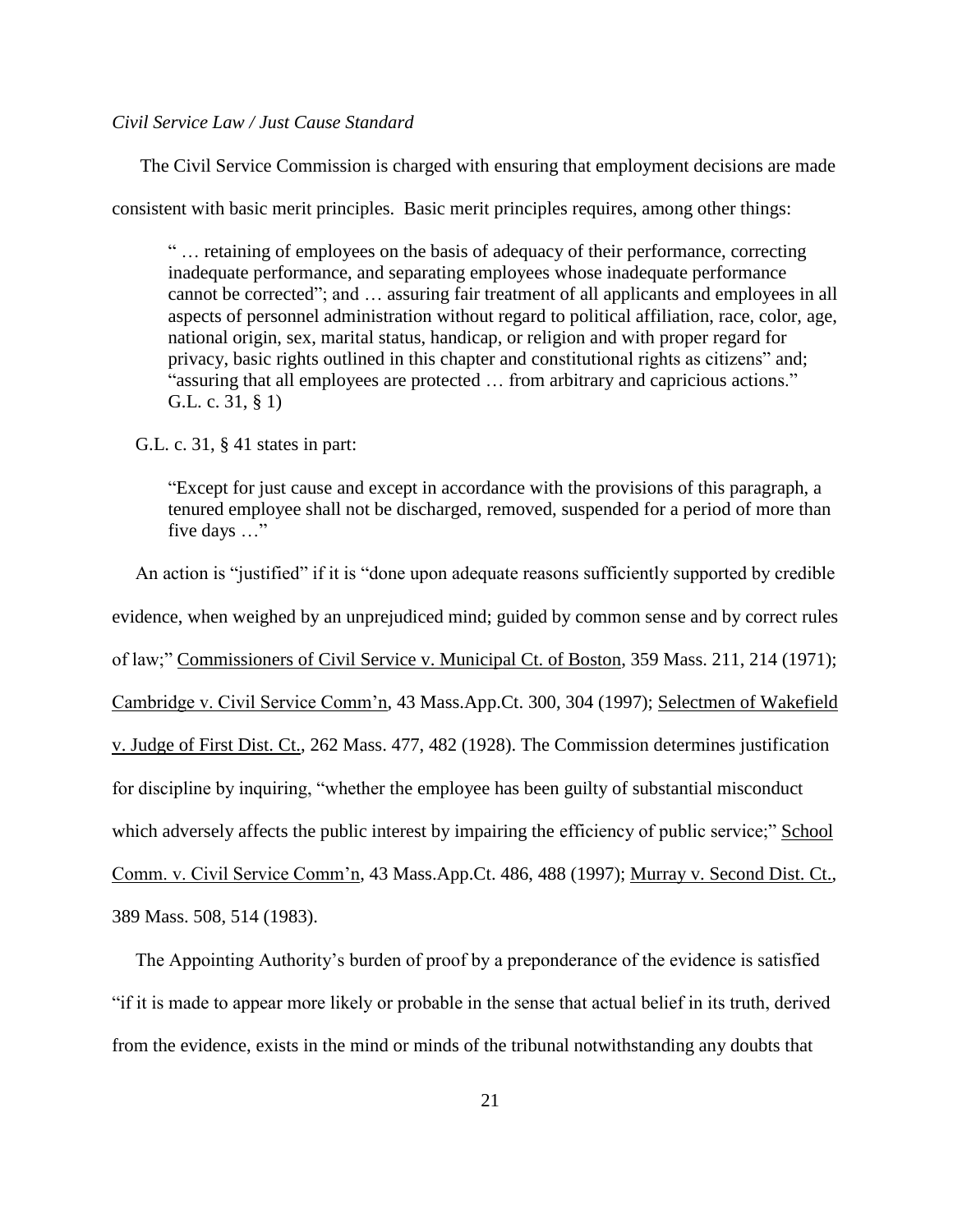may still linger there." Tucker v. Pearlstein, 334 Mass. 33, 35-36 (1956).

G.L. c. 31, § 43 states in part:

"If a person aggrieved by a decision of an appointing authority made pursuant to section forty-one shall, within ten days after receiving written notice of such decision, appeal in writing to the commission, he shall be given a hearing before a member of the commission …

If the commission by a preponderance of the evidence determines that there was just cause for an action taken against such person it shall affirm the action of the appointing authority, otherwise it shall reverse such action and the person concerned shall be returned to his position without loss of compensation or other rights; provided, however, if the employee, by a preponderance of evidence, establishes that said action was based upon harmful error in the application of the appointing authority's procedure, an error of law, or upon any factor or conduct on the part of the employee not reasonably related to the fitness of the employee to perform in his position, said action shall not be sustained and the person shall be returned to his position without loss of compensation or other rights. The commission may also modify any penalty imposed by the appointing authority."

 Under section 43, the Commission is required "to conduct a de novo hearing for the purpose of finding the facts anew;" Falmouth v. Civil Service Comm'n, 447 Mass. 814, 823 (2006) and cases cited. However, "[t]he commission's task.. .is not to be accomplished on a wholly blank slate. After making its de novo findings of fact, the commission does not act without regard to the previous decision of the [appointing authority], but rather decides whether 'there was reasonable justification for the action taken by the appointing authority in the circumstances found by the commission to have existed when the appointing authority made its decision'," Id., quoting internally from Watertown v. Arria, 16 Mass.App.Ct. 331, 334 (1983) and cases cited.

*First Amendment Protections*

 In a recent decision regarding First Amendment protections of public employees, the Appeals Court, in Condez v. Civ. Serv. Comm'n & Dartmouth, 18-P-555 (2019) (Rule 1:28 Decision), wrote: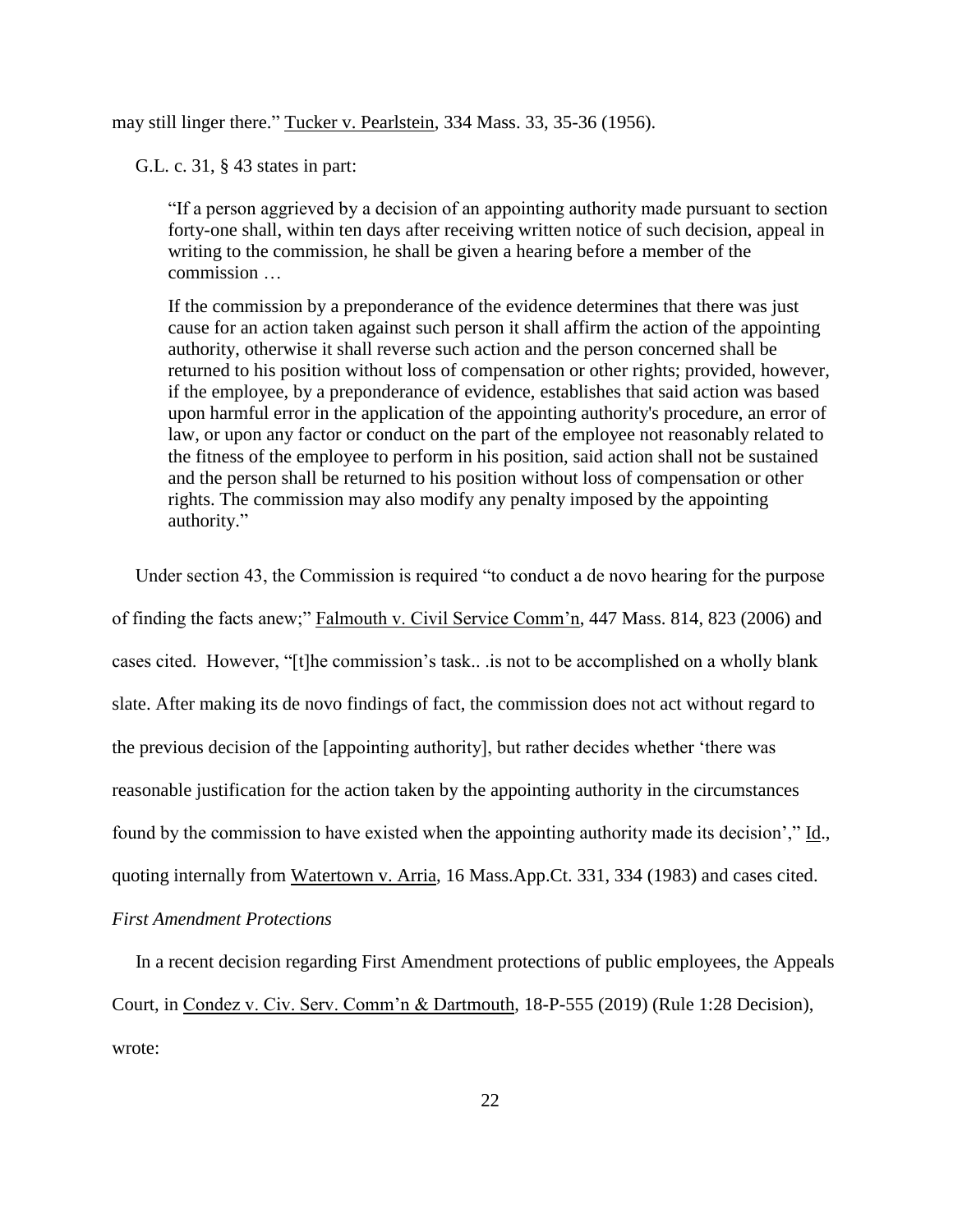"The First Amendment limits the government's authority to restrict and punish public employees' speech. In evaluating a claim that a public employer's  $\overline{d}$  is  $\overline{c}$  ip l in a r y action was impermissibly made in retaliation for engaging in speech protected by the First Amendment, we employ the framework first articulated in Pickering v. Board of Educ.,391 U.S. 563 (1968), and later refined in Connick v. Myers, 461, 138 (1983), and Garcetti v. Ceballos, 547 U.S. 410 (2006) See Pereira v. Commissioner of Social Servs., 432 Mass. 251,256-257 (2000).

We proceed in two broad steps:

"The first requires determining whether the employee spoke as a citizen on a matter of public concern. If the answer is no, the employee has no First Amendment cause of action based on his or her employer's reaction to the sppech. If the answer is yes, then the possibility of a First Amendment claim arises. The question becomes whether the relevant government entity had an adequate justification for treating the employee differently from any other member of the general public." Garcetti, supra at 418.

 The second step, known as the Pickering balancing, requires us to "balance the interests of the [employee], as a citizen, in commenting upon matters of public concern and the interest of the State, as an employer, in p r o m o t i n g the efficiency of the public services it performs through its employees." Pickering, supra at 568. The protected status of speech is a question of law for the court, not a question of fact for the agency. See Connick, supra at 148 n.7."

## *Firefighter Rowe's Argument*

Firefighter Rowe argues that his termination was not justified because:

- 1. His postings did not constitute misconduct because there is no nexus between his postings and his job as a firefighter.
- 2. The BFD's decision to terminate him runs afoul of the United States Constitution. Firefighter Rowe argues that, through his postings, he was speaking on matters of public concern and therefore these postings were protected expressions. Pereira at 257; and there was no evidence presented that his postings harmed the Defendant in any manner.
- 3. He was treated differently than other employees, including Firefighter MG.

#### *BFD's Argument*

The BFD argues that the decision to terminate Firefighter Rowe was justified because:

1. His conduct and statements violated various rules of the Department, including those regarding: conduct unbecoming, conduct prejudicial to good order, abusive or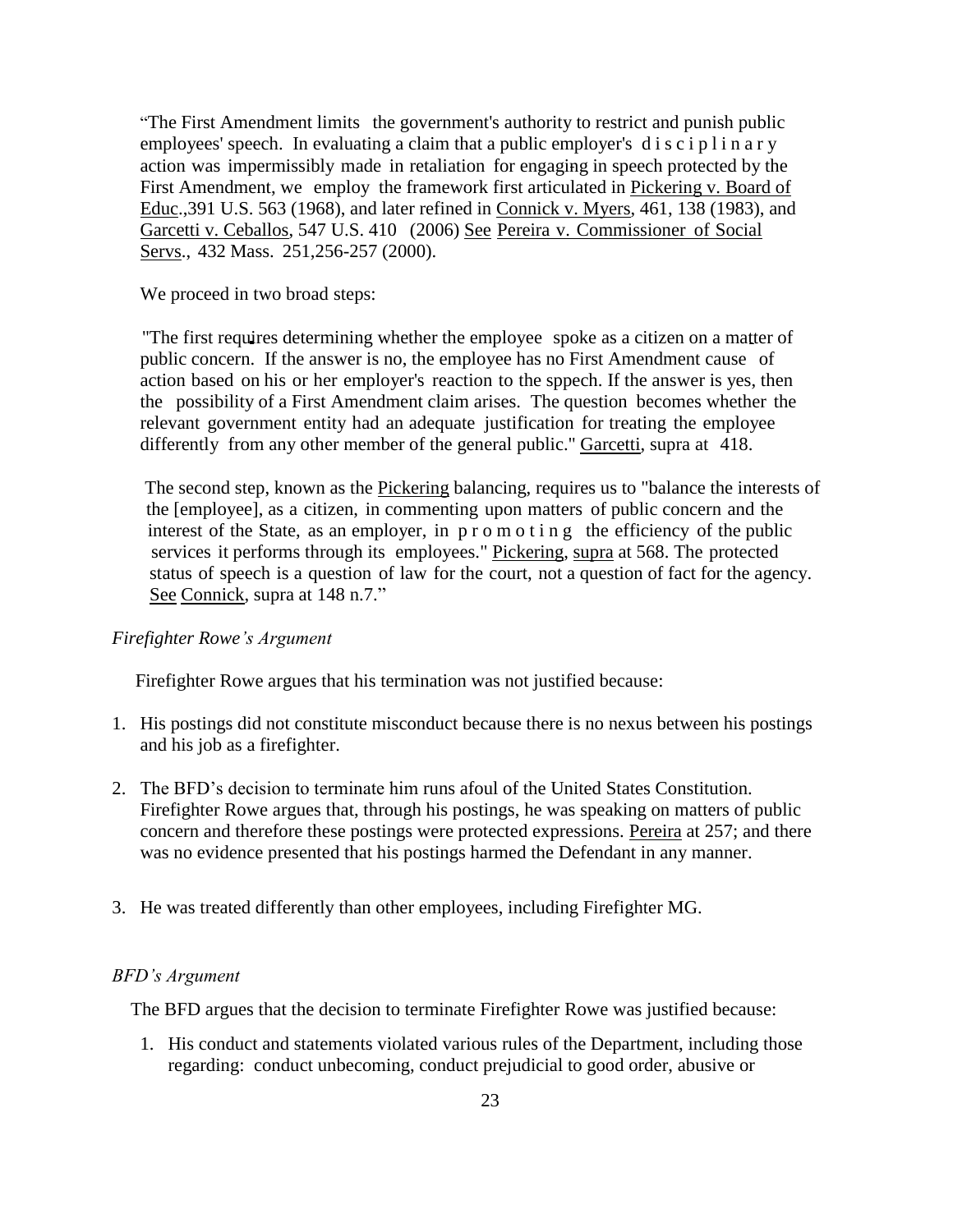threatening language that interferes with the order and teamwork which is essential to a fire company, and improper and offensive language.

- 2. While Firefighter Rowe may have a First Amendment right to make the statements he makes, he does not have the right to make those statements as a BFD firefighter. The BFD argues that, under well-settled U.S. Supreme Court precedent, the First Amendment does not protect public employees when the government's interest in providing efficient and effective services to the public outweighs their free speech interests. Pickering at 573; Connick at 140.
- 3. The BFD has investigated similar allegations against other firefighters, and when proven, moved forward with disciplinary action against them.

# *Analysis*

 The *genesis* of the BFD's investigation into Firefighter Rowe is troubling. A white firefighter, who was appointed years ago after successfully challenging a consent decree that mandated preferences for minority candidates, forwarded a Facebook posting of Firefighter Rowe to the BFD's Deputy Chief of Human Resources. In the posting, Firefighter Rowe is wearing a sweatshirt with the word "Caucasians" written across the front and a white cartoon face with blond hair and a dollar sign in place of a feather. The picture was a take-off on the Cleveland Indians baseball club's cartoon logo. Clearly, Firefighter Rowe, while off-duty, was simply joining a national conversation regarding the topic of professional sports teams using Native Americans in their name and logo, which many find to be racist.

 Even the firefighter who forwarded the posting testified that the photograph "made [him think] … It stirred conversation, healthy conversation, about, you know, basically, how a Native American feels when they have – like, they see an Atlanta Braves' shirt or a Cleveland Indians shirt." Yet, this *same* firefighter forwarded the posting of Firefighter Rowe to BFD officials alleging a "double standard", alluding to the disciplinary action taken against Firefighter JC, a white male, for his public posting stating that a national broadcast journalist should be "fucked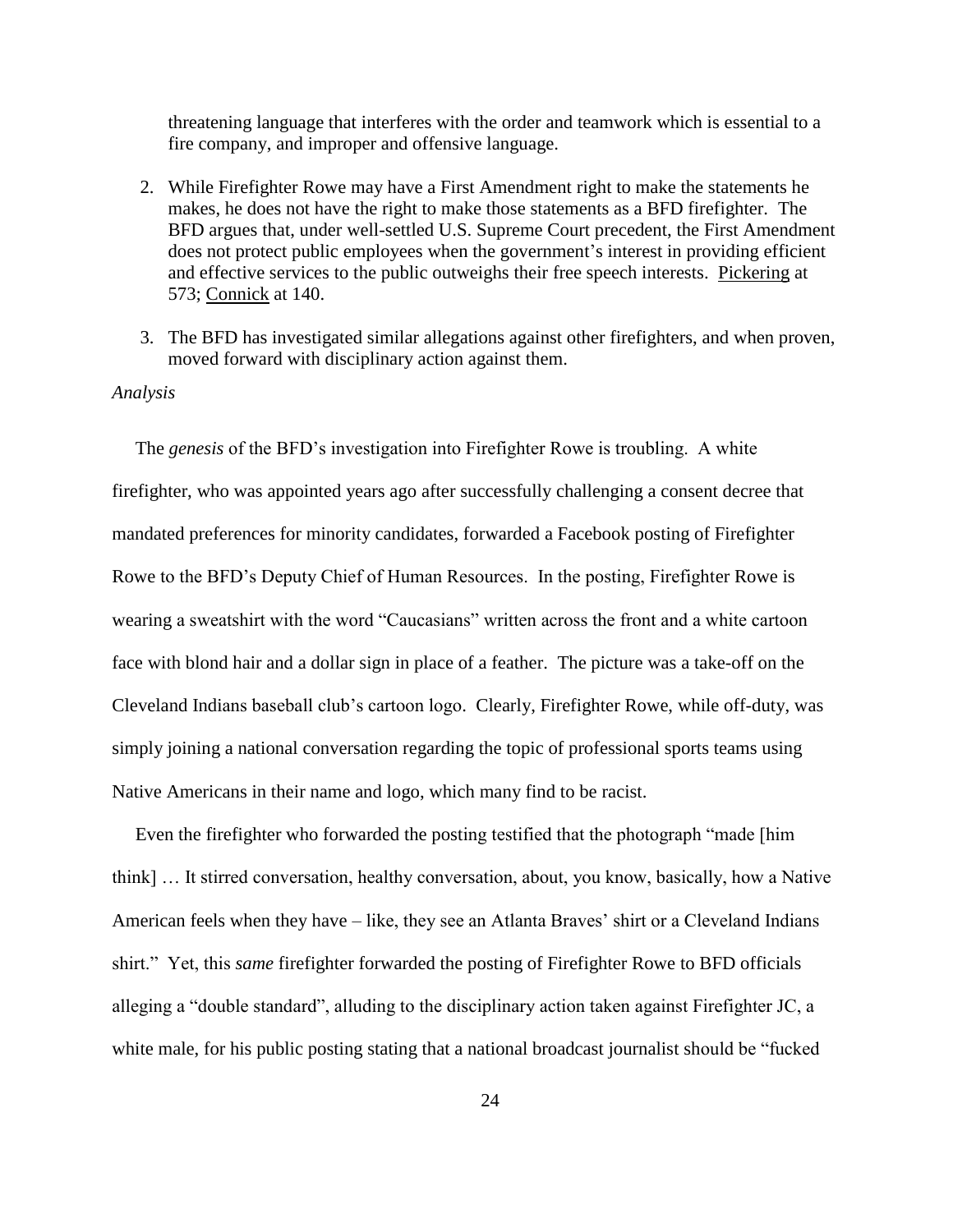roughly in the ass by a MAN". Equating the two postings is absurd. Yet, it triggered the BFD's initial decision to begin reviewing Firefighter Rowe's Facebook postings.

 Several weeks later, an anonymous Twitter account user, forwarded a cropped picture taken from Firefighter Rowe's Facebook account to Mayor Walsh and Commissioner Finn, showing a black man holding the bloodied head of another man. Laying bare the intent of the anonymous Twitter account user, he/she effectively deleted the words referencing the "Nat Turner's rebellion" which may have resulted in a more measured response by the Mayor and the Fire Commissioner. Instead, Firefighter Rowe was immediately placed on paid administrative leave and, in an extraordinary move, Rowe was barred from entering any BFD facilities. That swift action would be in sharp contrast to the relatively muted reaction of BFD officials, when it was alleged that a white firefighter had authored a Facebook posting containing the words "shut up nigger????". As discussed in more detail below, I carefully considered whether these actions by the BFD showed some type of bias against Firefighter Rowe.

 The BFD ultimately completed an investigation of Firefighter Rowe that included a review of public postings from his social media accounts and statements made on various "podcasts" that are available to the public. They also interviewed Firefighter Rowe, numerous BFD firefighters and other City officials as part of the investigation. As part of the de novo hearing before the Commission, which included five (5) days of hearing, I reviewed the testimony of several witnesses and dozens of exhibits.

 For the purposes of deciding this matter, I have only given weight to those postings that were actually written by Firefighter Rowe and / or where he is pictured in a photograph on his own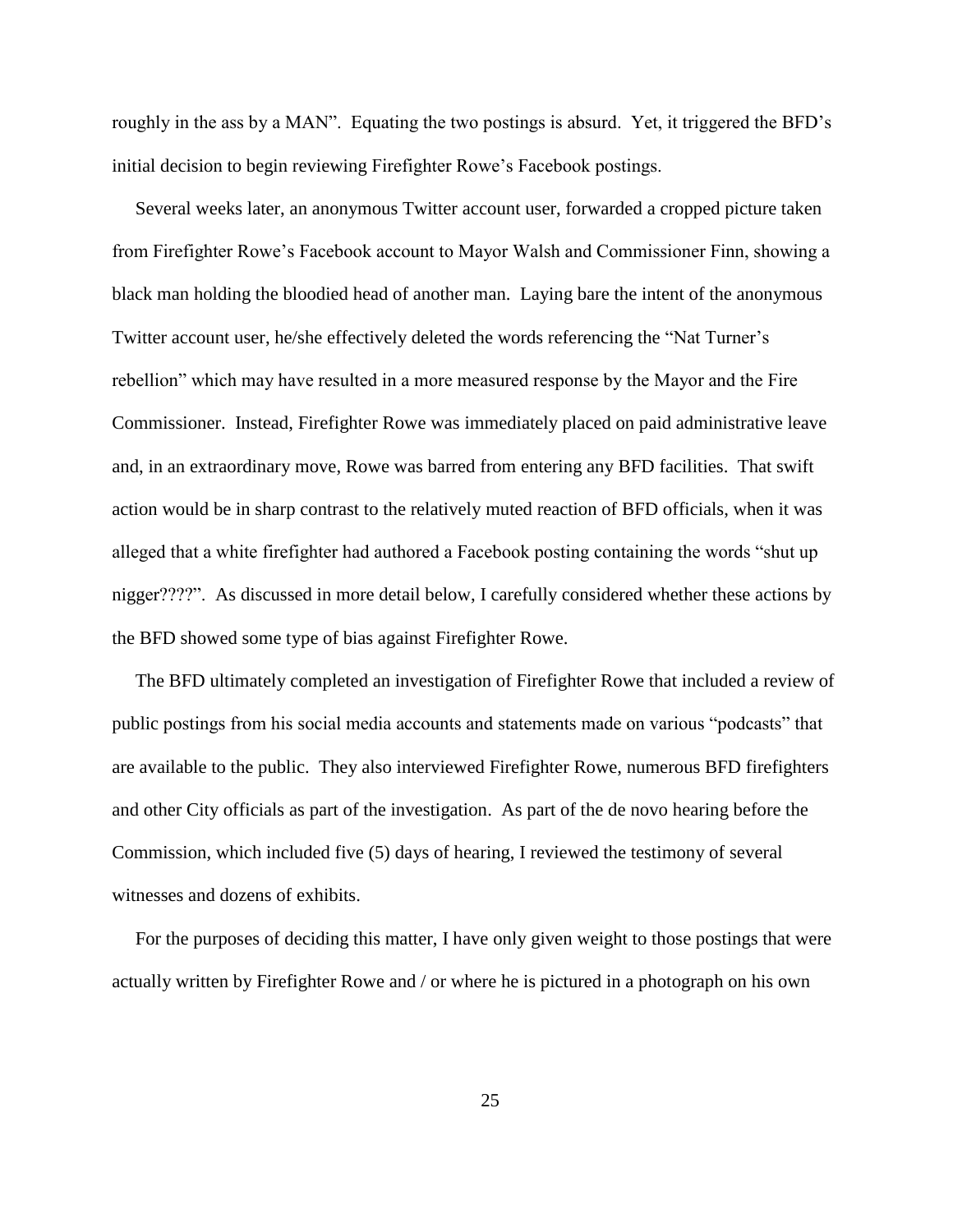Facebook page (as opposed to the postings of others that Firefighter Rowe "liked", "shared", "tagged" and/or posted on his own account.) $8$ 

 The findings provide a list of verbatim statements written and publicly posted by Firefighter Rowe. As referenced above, all of the postings listed in the findings are postings that contain statements personally written by Firefighter Rowe and/or are photographs that he personally appears in.

 Statements personally written by Firefighter Rowe and posted to his public Facebook account include:

- A reference to the long-time head of the Boston Urban League as a "shoe-shine Negro";
- A reference to the then-Boston Police Superintendent (now Commissioner) as a "feckless, jolly black face";
- A statement that black men should not share their "genetic material" with a "filthy, filthy white woman" and that "laying with white women is like spitting in your mother's womb".
- A post listing the date, time and location (including the name of the school and a map) where Firefighter Rowe objects to young boys and girls holding hands with members of the same sex.
- Multiple references to gay men as "homophiles".
- A reference to so-called "homophiles" seeking to "normalize homophilia particularly among children in order to GAIN and EASE sexual access to them."
- References to lesbians as "lez-beasts";

 $\overline{a}$ 

- A reply to a person online stating: "You're QUEER. You're not significant enough for me to troll."
- Another online reply stating: "Why haven't any homophiles been killed by Police?"

<sup>&</sup>lt;sup>8</sup> To ensure clarity, I did not ignore or overlook any of the evidence presented, but, rather, gave it all careful review and consideration. For example, I did not overlook that Firefighter Rowe "shared" an abhorrent post discussing anal sex and feces. While it certainly reinforces the sinister intentions of his own posts, I did not find it necessary to give such posts weight to decide this appeal.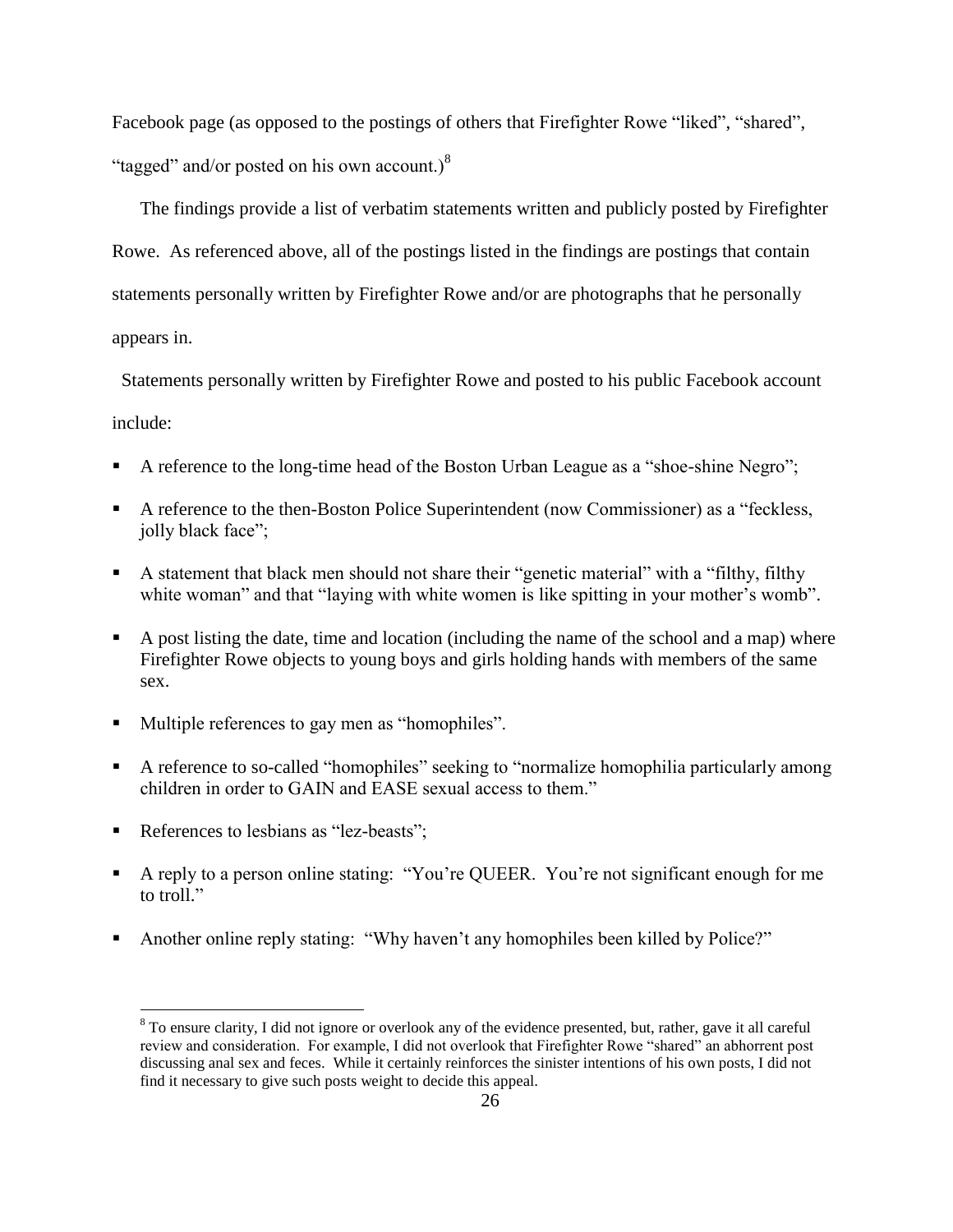- A picture of Firefighter Rowe, with a clenched fist, wearing a t-shirt with a stick figure with Pan-African colors kicking in the groin a stick figure with LGBTQ colors.
- A reference to the head of the Boston Chapter of Black Lives Matter, a Boston resident, as a person with: "Homophile/Trans/Femm Interests".
- A reference to Black Lives Matter as "HOMOPHILES LIVES MATTER".
- A reference to the leaders of Black Lives Matter as "slow-witted, uniformed agents of sexuality confusion/cooning" who "cannot have access to our children."
- A reference to a black entertainer as a "COM-PLETE bitch".
- A reference to "SmallHats (So-called Jews)"

 Firefighter Rowe does not dispute that he wrote and posted all of the above on his public Facebook account. He does allege that certain statements, including his use of the term "homophile" is not intended to be derogatory. That is not credible. It is painfully clear that Firefighter Rowe equates homosexuality with pedophilia and his use of the word "homophile" is an amalgam of homosexual and pedophile. Even Firefighter Rowe conceded in his testimony his belief that they are "closely connected" and "[t]hat's why we meld the two" going on to state, *without hesitation*, his belief that 90% of all homosexuals have been "introduced" to homosexuality "through a pedophilia experience, being sexually molested, raped or abused as a child from an adult."

 The postings by Firefighter Rowe violate various BFD rules regarding discrimination and harassment; conduct unbecoming; conduct prejudicial to good order; abusive or threatening language; improper or offensive language, the Social Media Policy, the City of Boston's Discrimination and Anti-Harassment Policy, and the City's Zero Tolerance for Violence Policy. *All* of the postings constitute conduct unbecoming a firefighter as it lowers the Fire Department in the estimation of the public when one of their members verbally attacks individuals based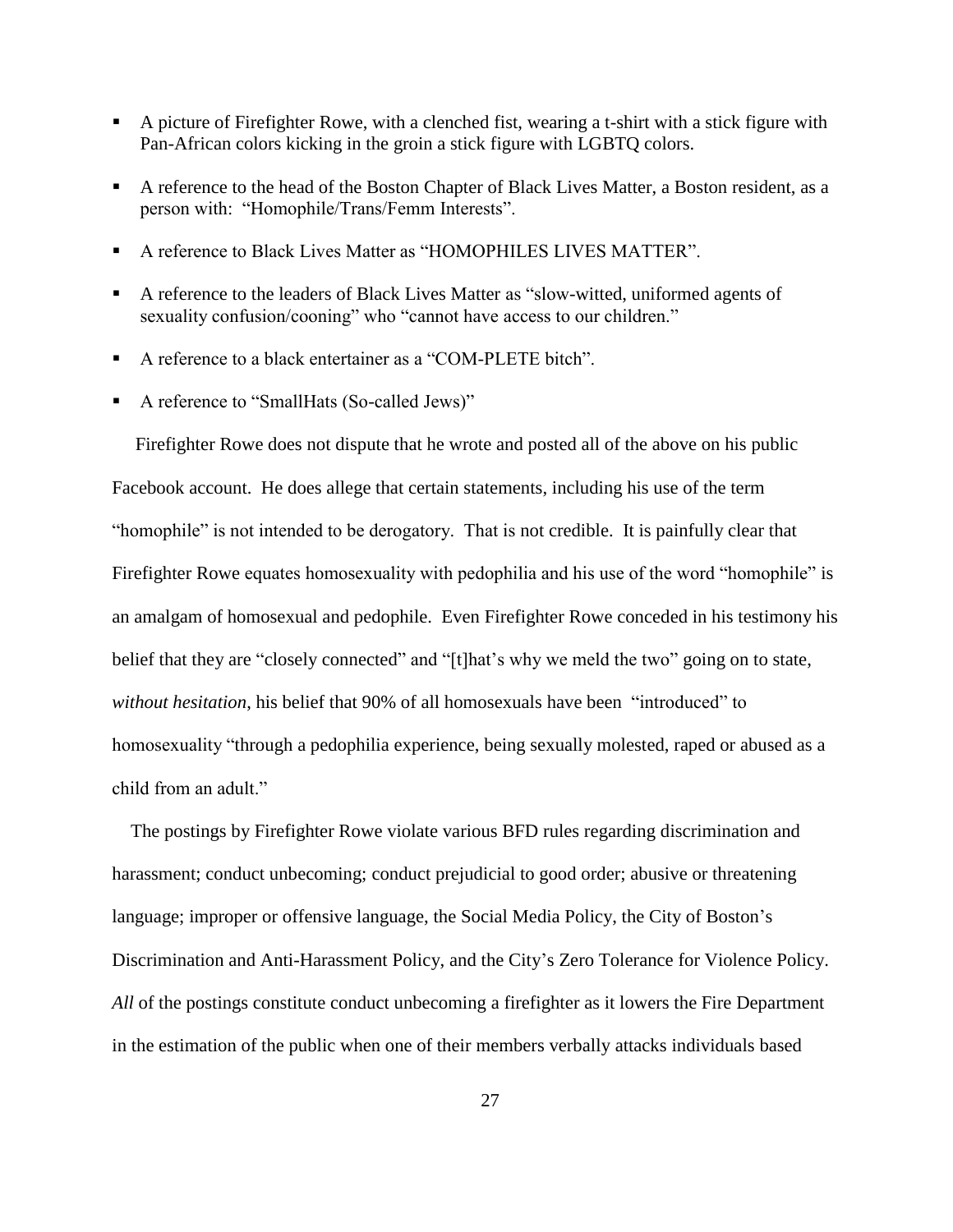solely on their race, religion or sexual orientation, as Firefighter Rowe has done in each of the above-referenced posts. For the same reasons, all of Rowe's posts violate the BFD's policies prohibiting discrimination and harassment. Certain posts, including the post of Rowe wearing a t-shirt of an LGBTQ stick figure being kicked in the groin, violate the BFD's Zero Tolerance for Violence policy, while multiple other posts violate rules relating to abusive, threatening, improper or offensive language.

 I considered Firefighter Rowe's argument that there is no relationship between his off-duty online activity and his employment as a firefighter. Of the posts identified in the findings, only one was posted while Rowe was on duty. Generally, when a civil service employee is off duty, his actions cannot be the subject of discipline unless they are work-related. If an employee establishes that his appointing authority's disciplinary action was based "upon any factor or conduct on the part of the employee not reasonably related to the fitness of the employee to perform in his position, said action shall not be sustained[.]" School Comm. of Brockton v. Civil Serv. Comm'n, 43 Mass.App.Ct. 486,497 (1997). Hence, there must be a nexus between Firefighter Rowe's conduct and his employment with the BFD.

 In Baldasaro v. Cambridge, 10 MSCR 134 (1997), the appellant, an off-duty DPW employee, screamed profanity at an on-duty parking meter maid when she approached him about moving his vehicle. Id. at 135. The Commission held that off-duty conduct cannot be punished by an employer unless the conduct is work related. Id. The Appeals Court affirmed. The Court noted that the employee had sustained his burden of showing that there was no significant correlation between his conduct and his continuing fitness to perform his job.

 Baldasaro differs significantly from this case. First, firefighters, inherent in their duties, enter the homes of Boston residents, often in response to a resident's call for emergency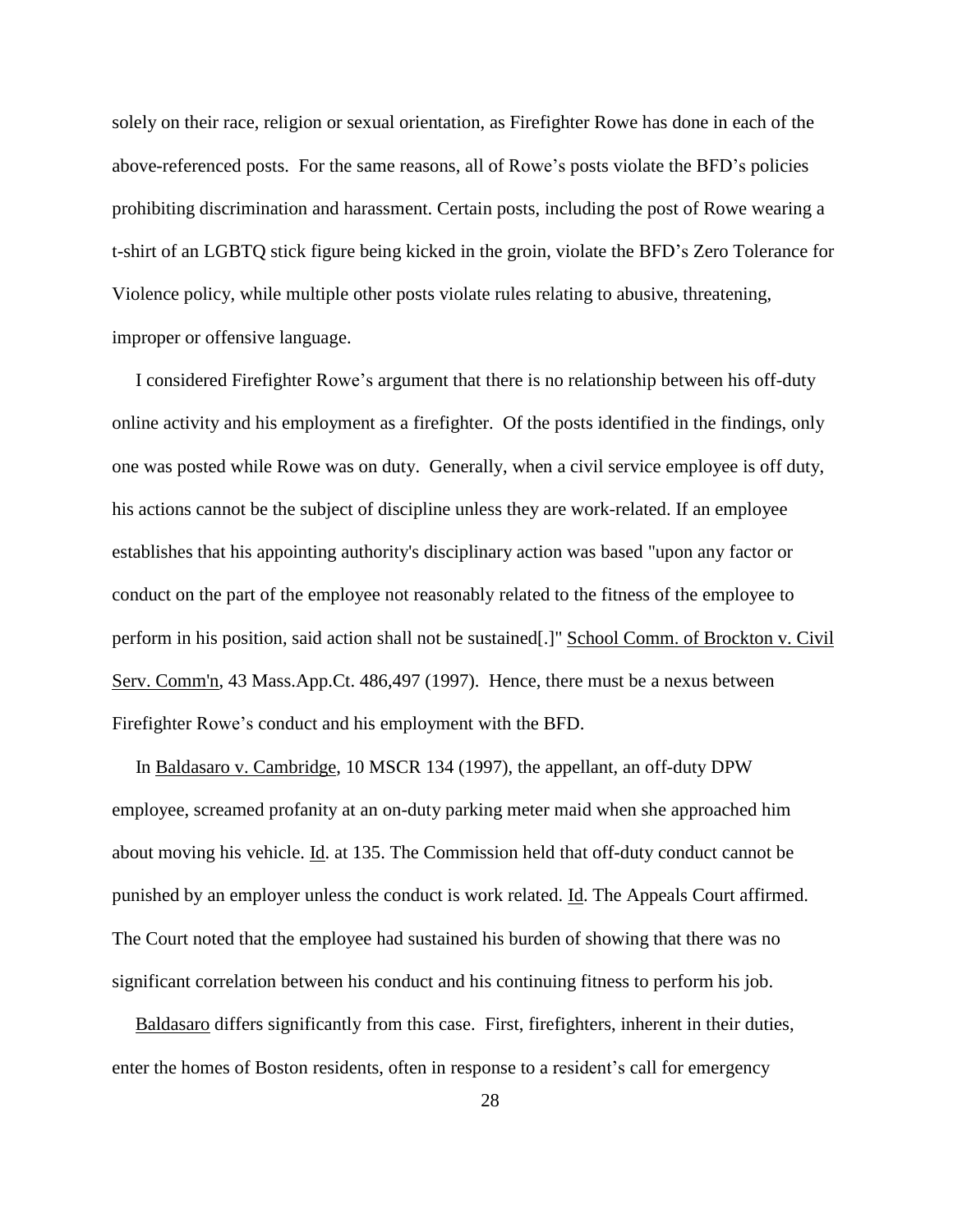services. That is significant for the following reason. If a local business owner posts bigoted rants on Facebook, customers can choose not to patronize his or her business. If a politician makes racists remarks, voters can choose another candidate. When a resident calls 911 seeking fire or rescue services, however, they don't have the option of denying access to their home to someone like Rowe, who posts bigoted comments to his public Facebook account while off-duty. That is because, until recently, Rowe *wore the uniform of the Boston Fire Department*, which carries with it both respect and authority, including the authority to enter the homes of Boston residents who call for fire and rescue services. Those residents include men and women who are lesbian, gay, bisexual, transgender and those who identify as queer and are questioning their sexual identity – people that Rowe publicly refers to as: "lez-beasts, homophiles and trans-homophiles" who, according to Rowe, are seeking to "normalize" homophilia particularly among children in order to GAIN and EASE sexual access to them." Boston residents should not have to allow bigots like Rowe into their home in order to receive emergency services from the Boston Fire Department. For these reasons, I find that that there is a substantial correlation or nexus between Rowe's off-duty conduct and his employment, thus enabling the BFD to discipline him for his off duty misconduct.

 I also carefully considered Firefighter Rowe's argument that the discipline imposed here violates his First Amendment rights. While, ultimately, a Court is the proper venue to address Constitutional issues, I concur with the Boston Fire Department's argument that there is no basis for concluding that Firefighter's Rowe's interest in free speech outweighed BFD's interest in providing efficient and effective public safety services. In reaching this conclusion, I assumed that all of Firefighter's postings and statements were made as a citizen on matters of public concern and I have accepted Firefighter Rowe's assertion that his deep-rooted opposition to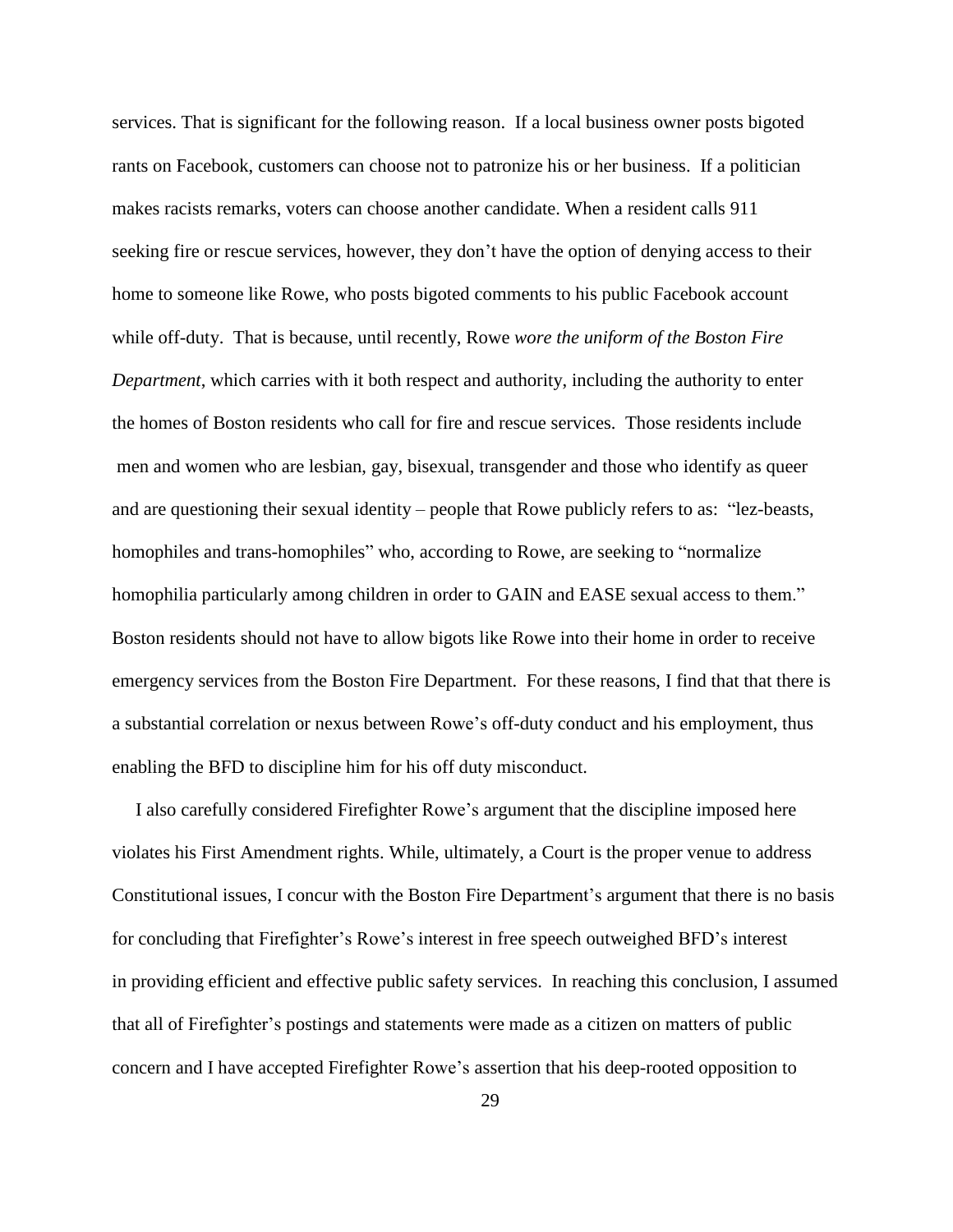homosexuality is based on his religious beliefs.

 As argued by the Boston Fire Department, under well-settled U.S. Supreme Court precedent, the First Amendment does not protect public employees when the government's interest in providing efficient and effective services to the public outweighs their free speech interests. Pickering at 573; Connick at 140. A public employee "by necessity must accept certain limitations on his or her freedom." Garcetti v. Ceballos, 547 U.S. 410, 418 (2006). See also, Pereira at 251) (citing and following Pickering for principle that public employee's right to free speech is limited by public employer's interest "in promoting the efficiency of the public services it performs through its employees"). This is especially true with regard to public safety functions, where government employers traditionally have wide latitude in deciding when employee speech hinders efficient, effective public safety services. Firefighter Rowe's statements frustrated BFD's public safety mission and threatened "community trust" in the department, which is "vitally important" to its function. "[T]he more the employee's job requires...public contact, the greater the state's interest in firing her for expression that offends her employer." McEvoy v. Spencer, 124 F.3d 92, 103 (2d Cir. 1997) (alteration in original) (internal quotation marks omitted) (quoting Craig D. Singer, Comment, Conduct and Belief: Public Employees' First Amendment Rights to Free Expression and Political Affiliation, 59 U. Chi. L. Rev. 897, 901 (1992)). "[F]irefighters...are quintessentially public servants. As such, part of their job is to safeguard the public's opinion of them, particularly with regard to a community's view of the respect that...firefighters accord the members of that community." Locurto v. Giuliani, 447 F.3d 159, 178-79 (2d Cir. 2006).

 To me, BFD's interest in providing efficient and effective public safety services, by employing Firefighters who do not publicly post bigoted remarks, outweighs Firefighter Rowe's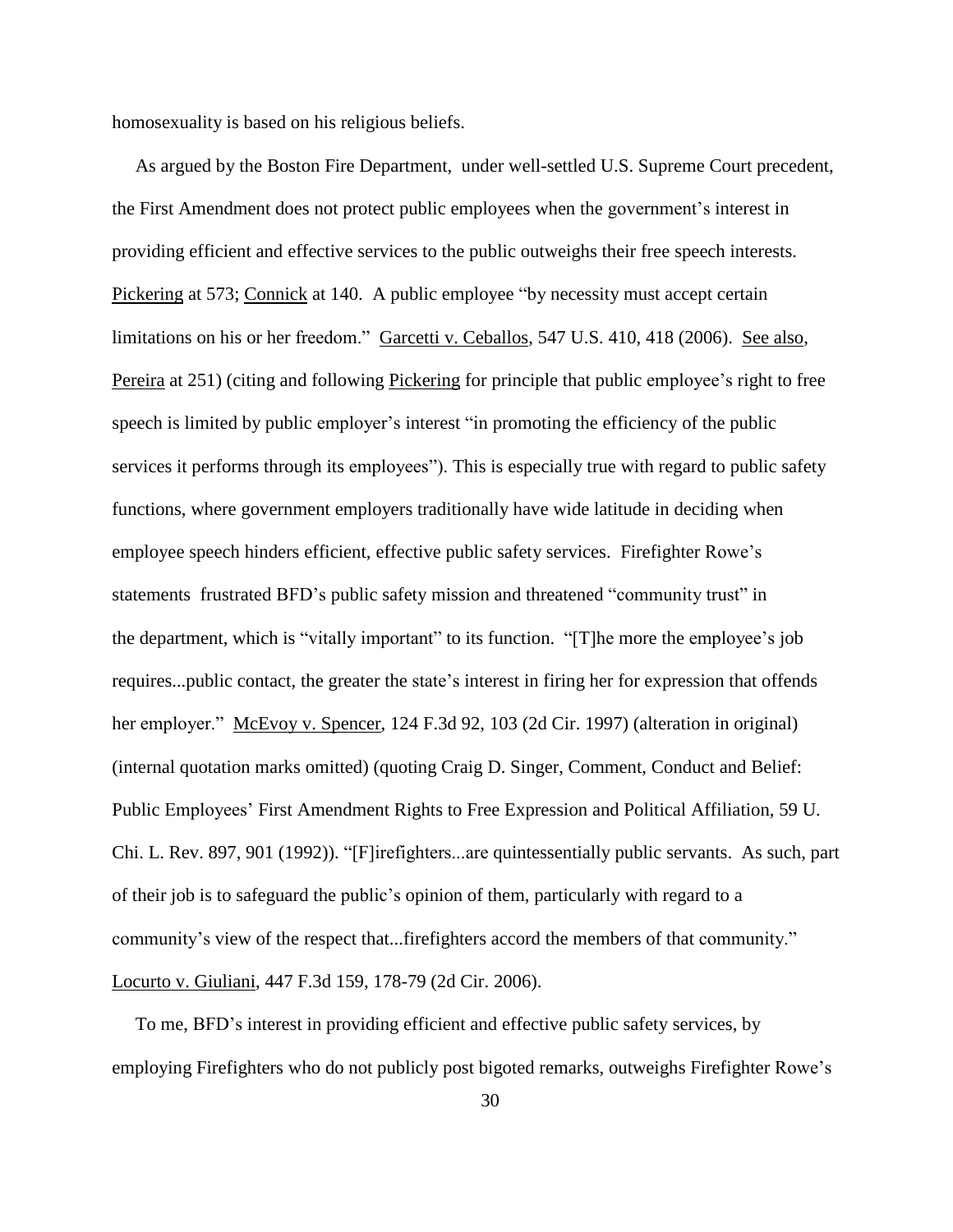interest in free speech.

Having determined that Firefighter Rowe did engage in the alleged misconduct, I must

determine whether the level of discipline (termination) was warranted.

As stated by the SJC in Falmouth v. Civ. Serv. Comm'n, 447 Mass. 814, 823-825 (2006):

 "After making its de novo findings of fact, the commission must pass judgment on the penalty imposed by the appointing authority, a role to which the statute speaks directly. G.L. c. [31], s. § 43 ('The commission may also modify any penalty imposed by the appointing authority.') Here the commission does not act without regard to the previous decision of the [appointing authority], but rather decides whether 'there was reasonable justification for the action taken by the appointing authority in the circumstances found by the commission to have existed when the appointing authority made its decision." Id. citing Watertown v. Arria,16 Mass.App.Ct. 331, 334 (1983).

"Such authority to review and amend the penalties of the many disparate appointing authorities subject to its jurisdiction inherently promotes the principle of uniformity and the 'equitable treatment of similarly situated individuals.' citing Police Comm'r of Boston v. Civ. Serv. Comm'n, 39 Mass.App.Ct. 594, 600 (1996). However, in promoting these principles, the commission cannot detach itself from the underlying purpose of the civil service system— 'to guard against political considerations, favoritism and bias in governmental employment decisions." Id. (citations omitted).

--

"Unless the commission's findings of fact differ significantly from those reported by the town or interpret the relevant law in a substantially different way, the absence of political considerations, favoritism or bias would warrant essentially the same penalty. The commission is not free to modify the penalty imposed by the town on the basis of essentially similar fact finding without an adequate explanation." Id. at 572. (citations omitted).

First, my findings do not differ significantly from those reported by the Boston Fire

Department. While the BFD relied on a wider group of social media postings, including those

that were not personally written by Firefighter Rowe -but, rather, tagged, shared or re-posted by

him – I did conclude that the smaller group of social media posts and statements by Firefighter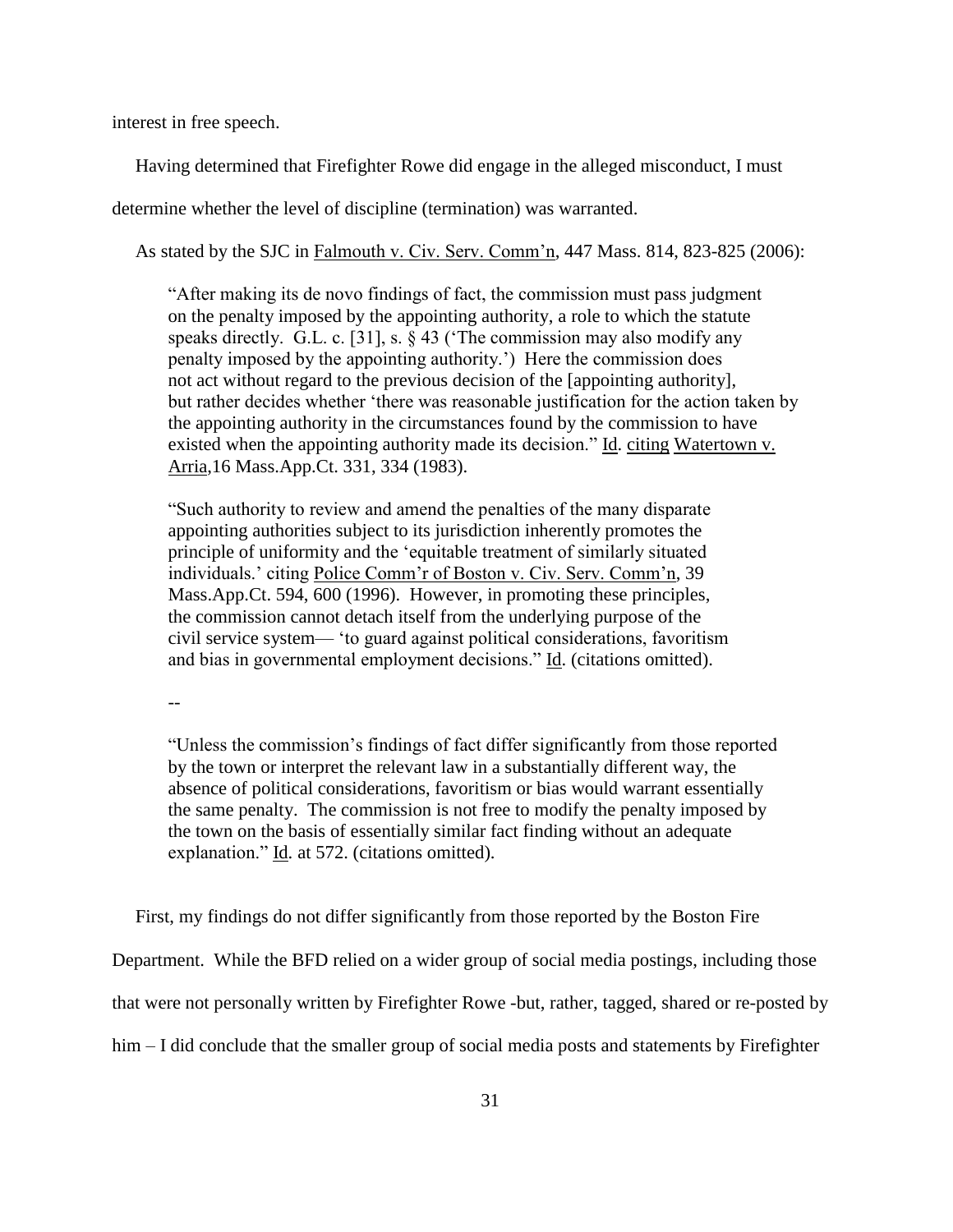Rowe violated the same rules cited by the BFD.

 Second, I considered whether the troubling series of events that triggered the investigation of Firefighter Rowe, previously referenced, was evidence of some type of personal or other bias that warranted intervention by the Commission. The Commission confronted a somewhat similar question in Carey v. Holden, 31 MCSR 311 (2018). In Carey, a disgruntled police officer leveled unfounded charges against a supervisor. As part of an investigation into the unfounded allegations, however, the Town found evidence of other misconduct that warranted Carey's termination. In a concurring opinion upholding the termination, four (4) Commissioners stated:

"We write to emphasize that the record established that the Town comes before the Commission tainted by problematic origin of the charges and the behavior of certain officers involved has not been overlooked, none of which has any proper place in a public safety organization, and must not be viewed as condoned by this Commission. Nevertheless, the totality of the evidence of misconduct on the part of the Appellant … stand as just cause for the discipline imposed. Indeed, it would discredit the bedrock of civil service law merit principles to excuse such a history of behavior because of the unseemly way in which that history eventually came to light."

 The same principle applies here. It is, frankly, unseemly, that the investigation of Rowe began based on a) a post forwarded by a white firefighter questioning whether a race-based double standard existed in the BFD; and b) a cropped (altered) post sent by an anonymous Twitter account user. As in Carey, however, the totality of the evidence of misconduct eventually discovered regarding Rowe, standing alone, justifies the BFD's decision to terminate him.

 Third, I considered whether the decision to terminate Firefighter Rowe was consistent with progressive discipline, which the Commission has long held to be synonymous with basic merit principles when it pertains to discipline appeals. While Firefighter Rowe's disciplinary history is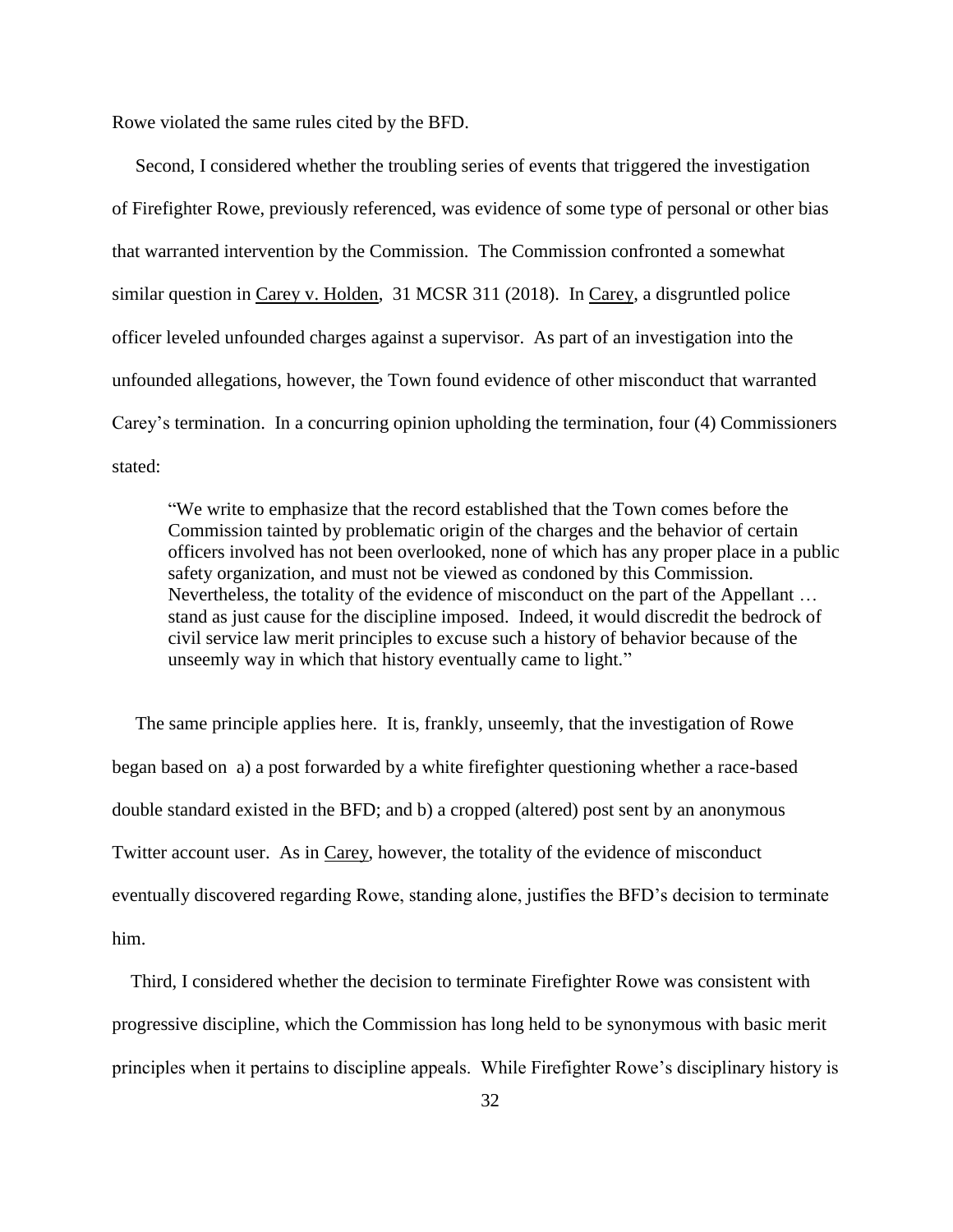limited to one, short-term suspension many years ago, the underlying misconduct in that matter underscores that Firefighter Rowe's homophobic rants appear to have been a longstanding problem, with Firefighter Rowe, true to form, telling another firefighter, "I'll kick your fucking ass you fucking faggot." Even, however, without that discipline, the egregious and multiple instances of misconduct discovered here would, standing alone, justify termination.

 Finally, I considered whether there was equitable treatment of similarly situated individuals. Again, I did not ignore or overlook any of the evidence presented regarding various firefighters. After careful review, I found that the alleged misconduct of three (3) other firefighters were potentially comparable to Rowe's misconduct: Firefighters JC, MD and MG. As previously referenced, Firefighter JC's misconduct occurred prior to the discovery of Rowe's misconduct. He posted vile comments regarding Rachel Maddow and Senator Elizabeth Warren. In the case of JC, the BFD acted quickly to initiate disciplinary action against the firefighter, resulting in Firefighter JC's resignation from the Department.

 The alleged misconduct by Firefighters MD and MG came to light at the local appointing authority hearing when Rowe's counsel produced documents purportedly showing offensive Facebook postings of these firefighters. Firefighter MD acknowledged being the author of hateful, bigoted postings, including one stating: "I Never Ever Trust a Dirty Fucking Muslim." The BFD, similar to the matter involving Firefighter JC, took prompt action to initiate disciplinary charges against JC, resulting in his resignation.

 That leaves the allegations against, and the BFD's response to, Firefighter MG. As referenced in the findings, Rowe's counsel presented the BFD with two (2) pages that appear to be postings from a Facebook account. Each page has the name of MG as the person who posted the comments.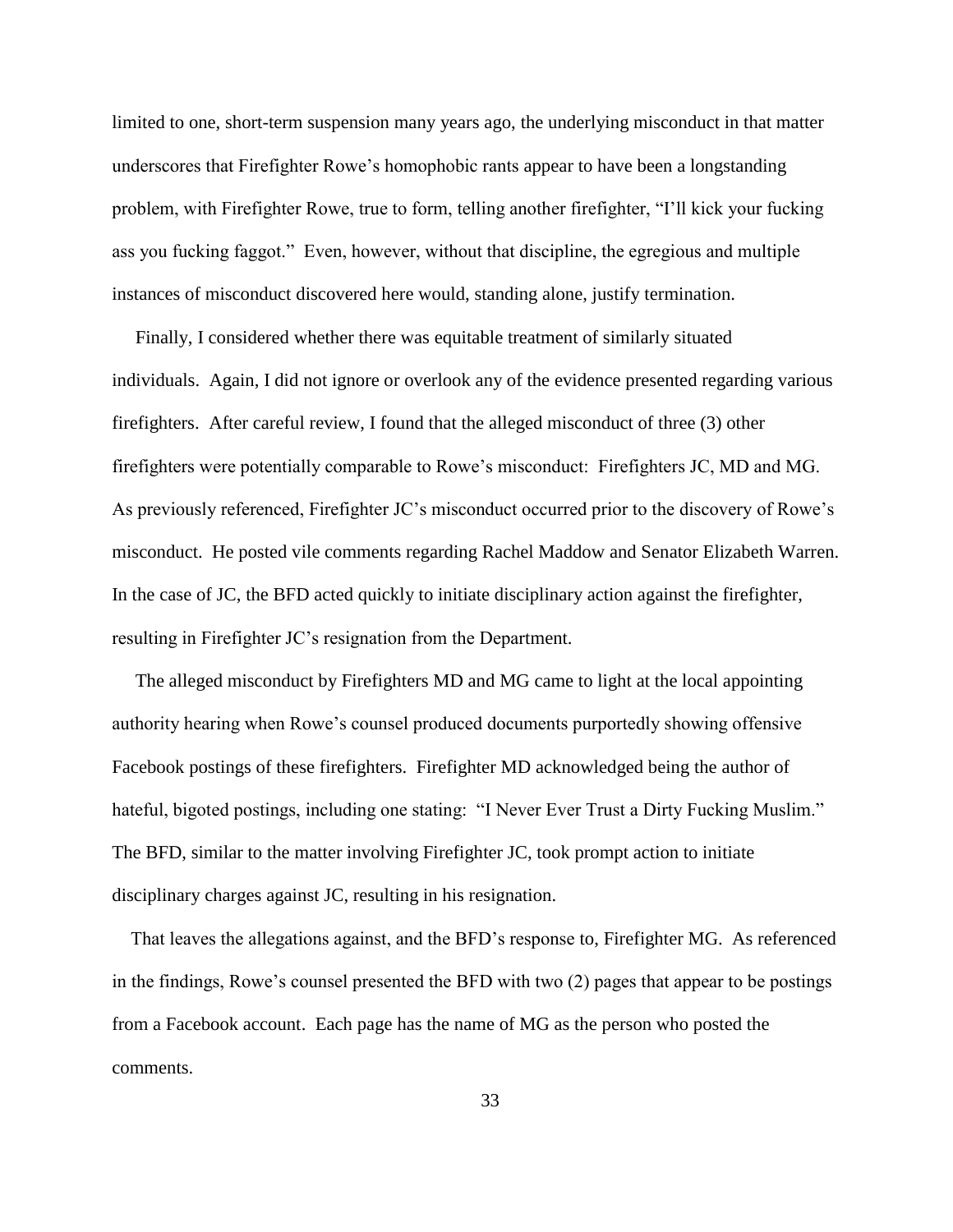The posting on the first page stated:

"not sure who to post this to but here it is…today supposedly boston e-37/I26 claimed to have rescued a person from a fire or annunciation red . well guess what? they didn't LADDER COMPANY 4 MADE THE SAVE….ACTUALLY F.F. JAMES CASHINS E-14 DETAILED TO L-4 MADE THE SAVE . this job has denigrated to a bunch of self serving douche bags who would falsify a report so that their useless company can recieve (sic) accolades they didn't earn…these phony fucks are polishing their badges for an award THEY DIDN'T EARN. pass the word LADDER 4 AND F.F. CASHINS FROM E-14 DESERVE THE AWARD NOT THE PHONIES."

The posting on the second page stated:

"all lives matter means shut up nigger????? Hahahahahaha funny i don't see a mark on this man, his t-shirt isn't ripped or slightly askew what channel can I follow this on?? cnn... nope msnbc...nope, bet...nope, fox news nope, local channels nope"

In response, the BFD asked Ed Dominguez to review MG's social media activity.

Dominguez was unable to find these posts on MG's Facebook account. Rather, he only found

limited postings, photographs, and other information. There were some indications in Mr. [G]'s

profile of his employment with the Boston Fire Department, including photographs of him in his

Boston Fire Department uniform [].

Disturbingly, Dominguez found that MG's profile photograph depicted what appeared to be a

photograph taken from inside of a vehicle of an older black male standing outside holding his

hand up. According to Dominguez:

"The hand appears to contain an unknown item. It is unclear what the photograph is depicting and the connection to Mr. [G]. Mr. [G] has used the photograph of this older black male as part of his Facebook profile cover photograph dating back to 2012. Ed Dominguez believes he recognizes this older black male as a homeless person that has panhandled on Morton Street since the early 1990s."

 The BFD brought Firefighter MG in for a "disciplinary interview" at which time Firefighter MG admitted that he wrote and posted the "phony fucks … douchebags" posting, but denied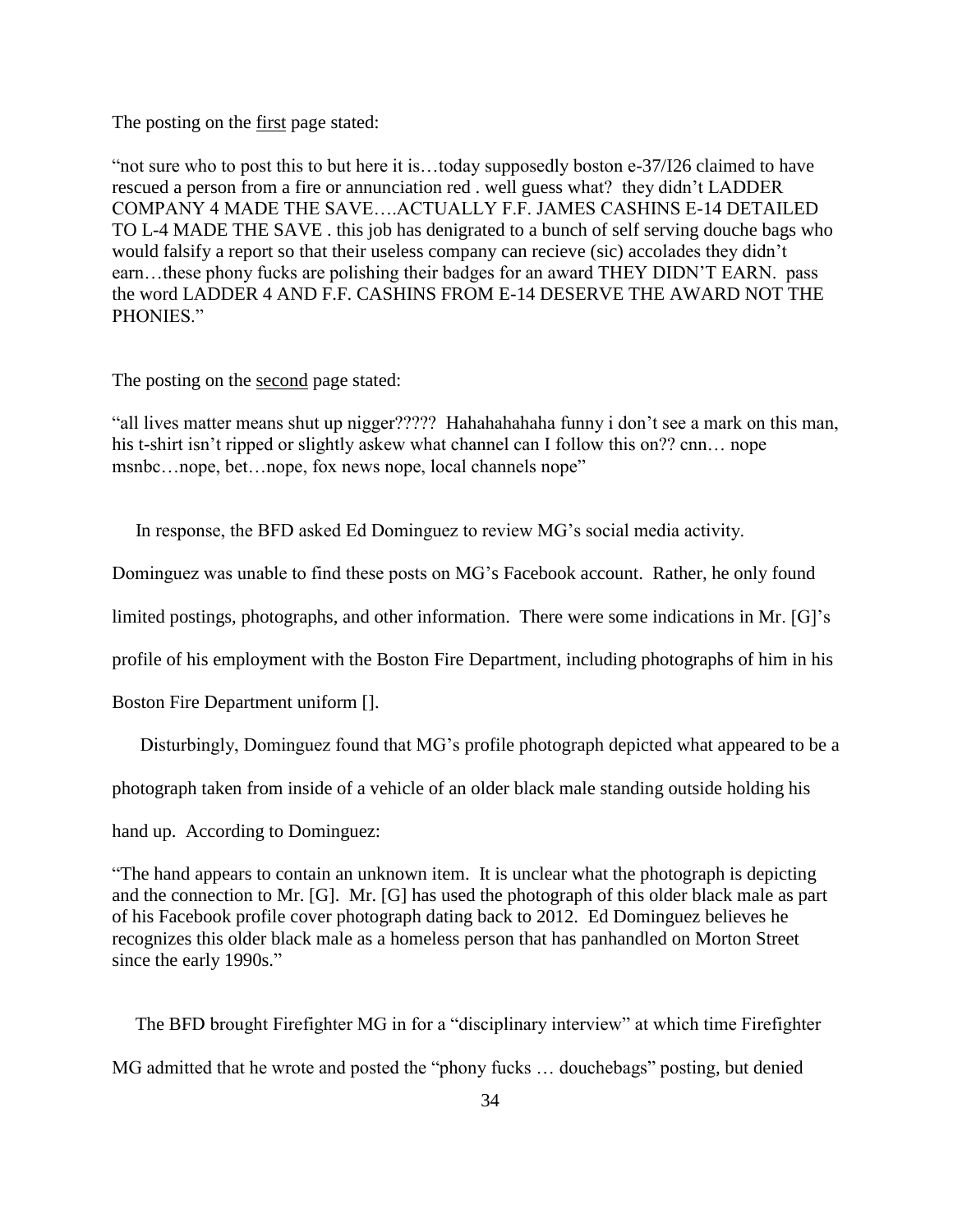that he wrote and/or posted the posting containing the words "shut up nigger". According to the BFD, they were unable to determine whether MG wrote the second posting or not and only gave Firefighter MG a written warning for the first post.

 Based on a review of the record currently before the Commission, I am not satisfied that the BFD pursued the same due diligence regarding the allegations against Firefighter MG that it did against Rowe for the following reasons. First, standing alone, the fact that Firefighter MG had, for years, purportedly used the picture of a black homeless man as his Facebook profile photo, should have been a bright red flag to the BFD. I only learned of that information after ordering the BFD to produce all records related to Dominguez's investigations of firefighters other than Rowe. There is nothing in the record to show that Firefighter MG was questioned about this inexplicable observation by Dominguez.

 Second, the BFD witnesses stated at the hearing before me that they were unable to research this issue further, in part, because Rowe's counsel refused to produce any further information regarding the source of the postings. At my request, Rowe's counsel produced what was entered, post-hearing, as Appellant Exhibit 35. That document provides the names of two (2) Boston firefighters who, at a minimum, could provide the BFD with additional information as part of a meaningful investigation into whether Firefighter MG posted the second posting. There is no indication that the BFD followed up on that important information.

 Third, the BFD's quick acceptance of Firefighter MG's denial regarding the second post is problematic, particularly given that the second post appears to be similar to the first post (which MG admitted to posting) in regard to tone and writing style.

 In summary, when the BFD is presented with evidence that a Boston firefighter has allegedly used the n-word in a public posting, they should take every step possible to investigate the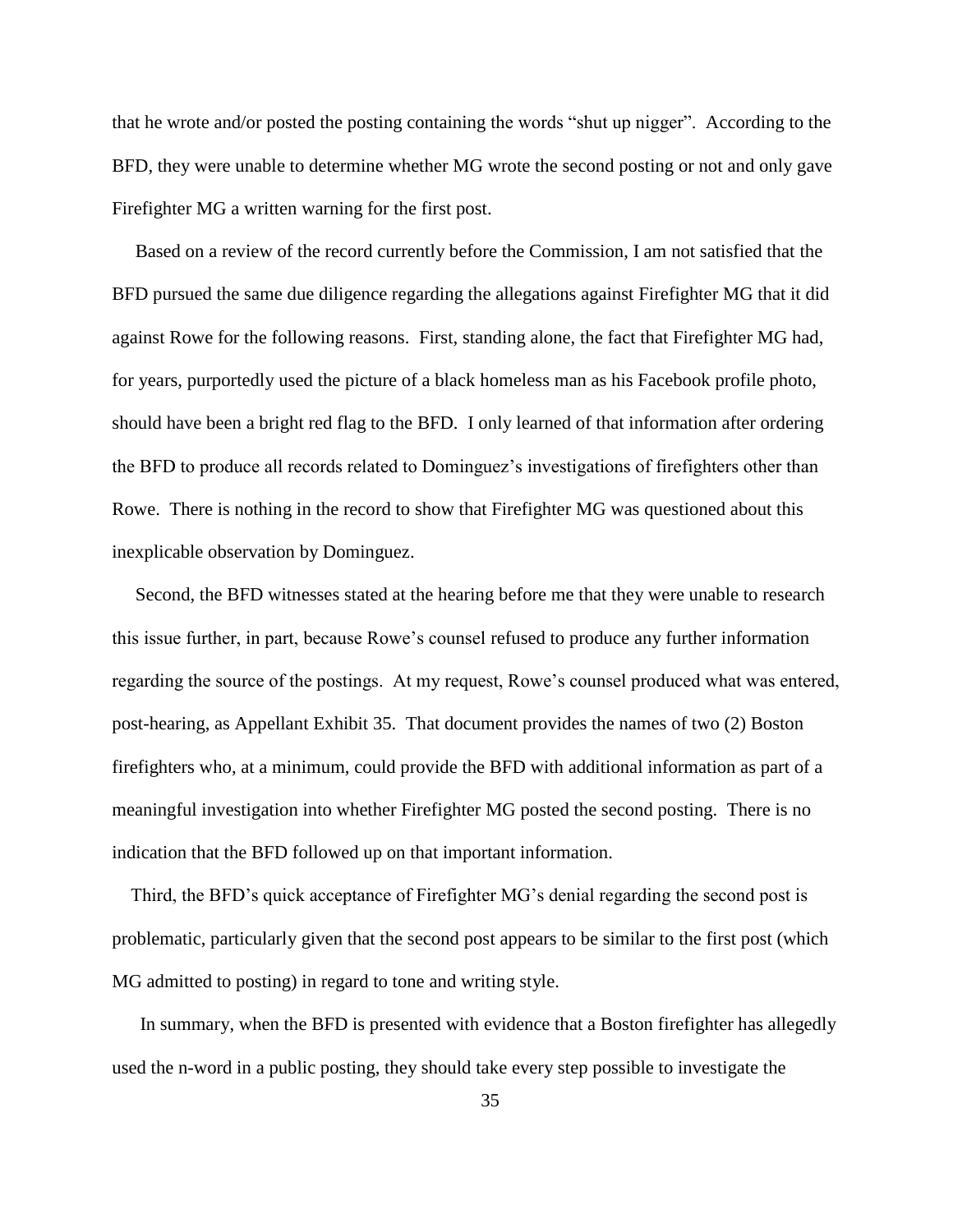allegation and, if proven, take appropriate disciplinary action, up to and including termination.

That has not happened here.

G.L. c. 31, § 72 states that:

 "The commission or administrator [HRD], upon the request of an appointing authority, shall inquire into the efficiency and conduct of any employee in a civil service position who was appointed by such appointing authority. The commission or the administrator may also conduct such an inquiry at any time without such request by an appointing authority. After conducting an inquiry pursuant to this paragraph, the commission or administrator may recommend to the appointing authority that such employee be removed or may make other appropriate recommendations." (emphasis added)

Based on the facts presented here, a Section 72 inquiry by the Commission is warranted.

By separate order this day, the Commission is opening such an inquiry to ascertain what further action should be recommended by the Commission or taken by the BFD to further investigate the allegation that a BFD firefighter has allegedly used the n-word in a social media posting that has come to the Commission's attention in the course of the present appeal.

 This Section 72 inquiry, while designed to ensure the equitable treatment of similarly situated individuals, does not detract from the overwhelming evidence showing that Firefighter Rowe repeatedly made bigoted comments about individuals based on their race, sexual orientation or religion. Put another way, the Section 72 inquiry ordered here is meant to ensure that *any* firefighter, such as Mr. Rowe, who posts bigoted comments about Boston residents based on their race, religion or sexual orientation, should find another occupation, either voluntarily or involuntarily.

#### *Conclusion*

 For all of the above reasons, Firefighter Rowe's appeal under Docket No. D1-18-074 is hereby *denied*.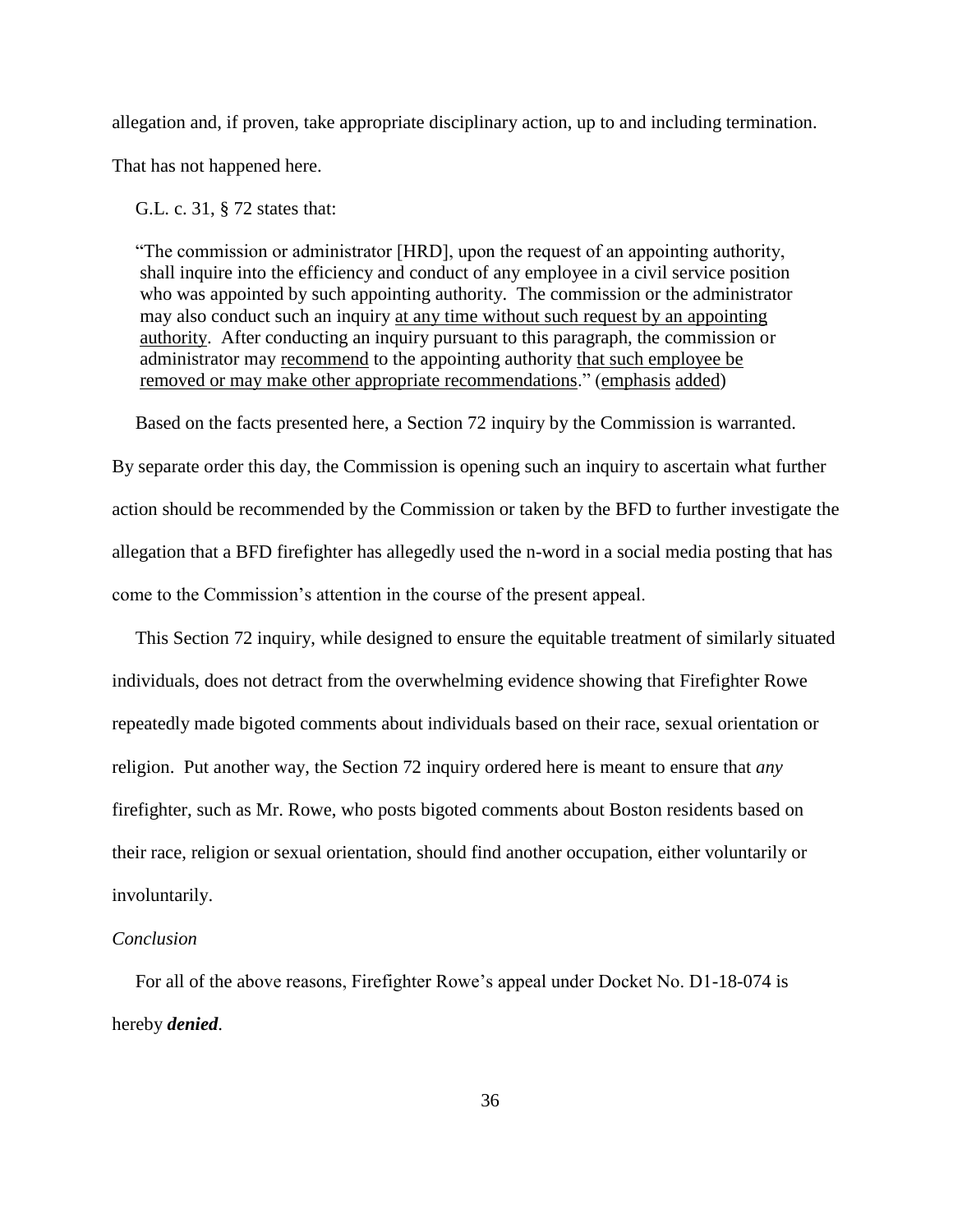## Civil Service Commission

*/s/ Christopher Bowman* Christopher C. Bowman Chairman

# By a vote of the Civil Service Commission (Bowman, Chairman; Ittleman, Camuso, Stein and Tivnan, Commissioners) on August 29, 2019.

Either party may file a motion for reconsideration within ten days of the receipt of this Commission order or decision. Under the pertinent provisions of the Code of Mass. Regulations, 801 CMR 1.01(7)(l), the motion must identify a clerical or mechanical error in this order or decision or a significant factor the Agency or the Presiding Officer may have overlooked in deciding the case. A motion for reconsideration does not toll the statutorily prescribed thirty-day time limit for seeking judicial review of this Commission order or decision.

Under the provisions of G.L c. 31, § 44, any party aggrieved by this Commission order or decision may initiate proceedings for judicial review under G.L. c. 30A, § 14 in the superior court within thirty (30) days after receipt of this order or decision. Commencement of such proceeding shall not, unless specifically ordered by the court, operate as a stay of this Commission order or decision. After initiating proceedings for judicial review in Superior Court, the plaintiff, or his / her attorney, is required to serve a copy of the summons and complaint upon the Boston office of the Attorney General of the Commonwealth, with a copy to the Civil Service Commission, in the time and in the manner prescribed by Mass. R. Civ. P. 4(d)

Notice to: Robert Johnson, Jr., Esq. (for Appellant) Kay H. Hodge, Esq. (for Respondent) John M. Simon, Esq. (for Respondent) Barbara Parker, Esq. (for Respondent)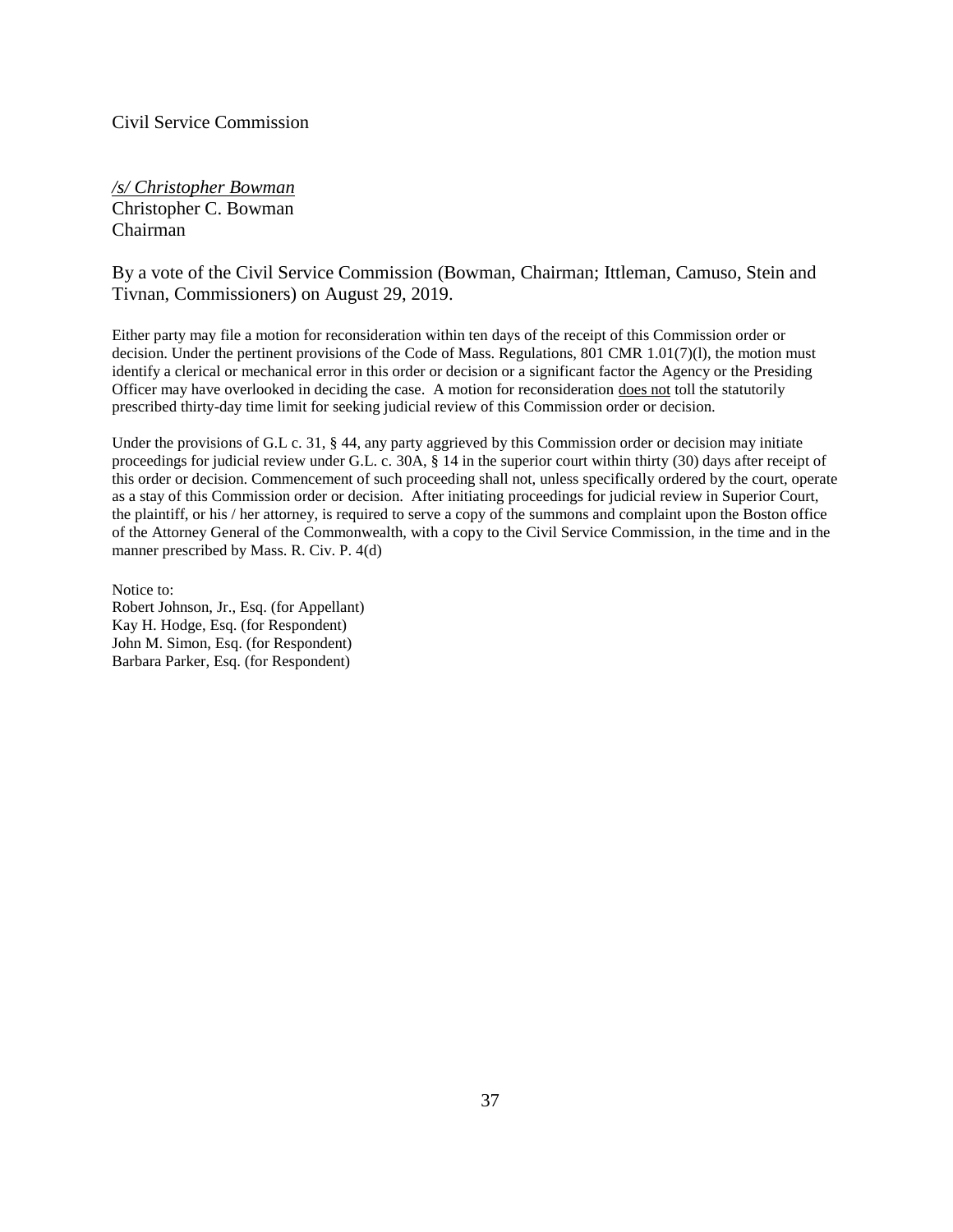# **COMMONWEALTH OF MASSACHUSETTS**

# **CIVIL SERVICE COMMISSION**

One Ashburton Place, Room 503 Boston, MA 02108

## I-19-181

Re: Civil Service Commission inquiry pursuant to G.L. c. 31, § 72 regarding an allegation that a firefighter employed by the Boston Fire Department (BFD) used the racist "n-word" in a social media posting.

## INQUIRY

- 1. On August 29, 2019, the Civil Service Commission (Commission) issued a decision (Rowe v. Boston Fire Department, D1-18-074 (2019)), affirming the BFD's decision to terminate a Boston firefighter (Octavius Rowe) for making bigoted comments on social media and podcasts related to individuals' race, religion and sexual orientation.
- 2. As part of that appeal, it was alleged that another Boston firefighter, currently employed by the BFD, posted the racist "n-word" on social media.
- 3. As noted in Rowe, the Commission has concluded that the BFD has not taken sufficient steps to investigate this serious allegation.

 For these reasons, the Civil Service Commission, pursuant to G.L. c. 31, § 72, opens an inquiry to ascertain what further action should be recommended by the Commission or taken by the BFD to investigate this allegation.

 The BFD has thirty (30) days to file a written response to this inquiry which should include recommended steps for conducting a further investigation of the above-referenced allegation.

SO ORDERED.

Civil Service Commission

*/s/ Christopher C. Bowman* Christopher C. Bowman Chairman

Issued: August 29, 2019